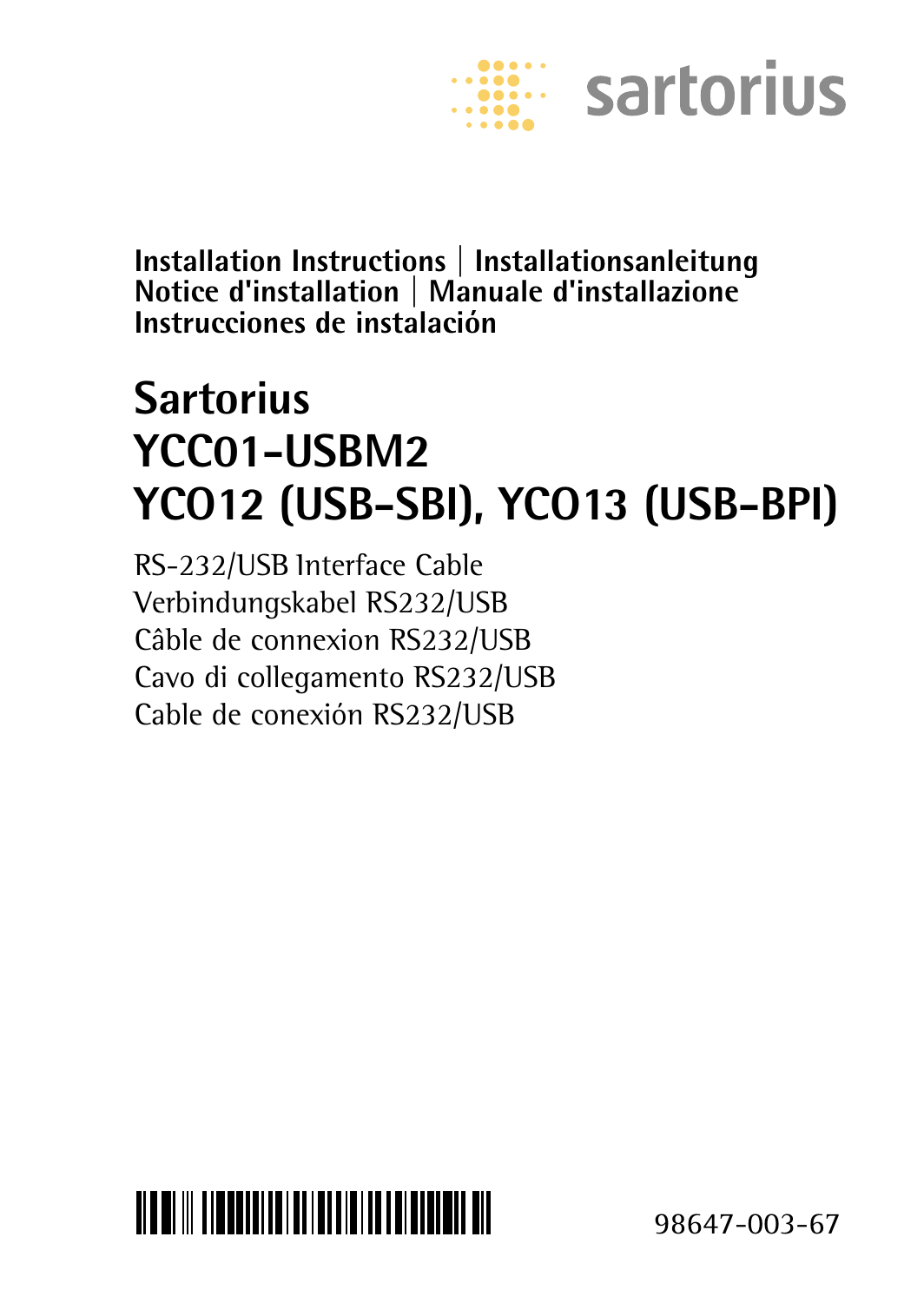### **English page 3**

In cases involving questions of interpretation, the German-language version shall prevail.

### **Deutsch Seite 8**

Im Auslegungsfall ist die deutsche Sprache maßgeblich.

### **Français Page 13**

En cas de problème d'interprétation, la version allemande fait référence.

### **Tedesco pagina 18**

Nei casi di interpretazione dubbia prevale la versione in lingua tedesca.

### **Español Página 23**

En caso de duda o interpretaciones dispares sobre el contenido de esta documentación, prevalecerá la versión en idioma alemán.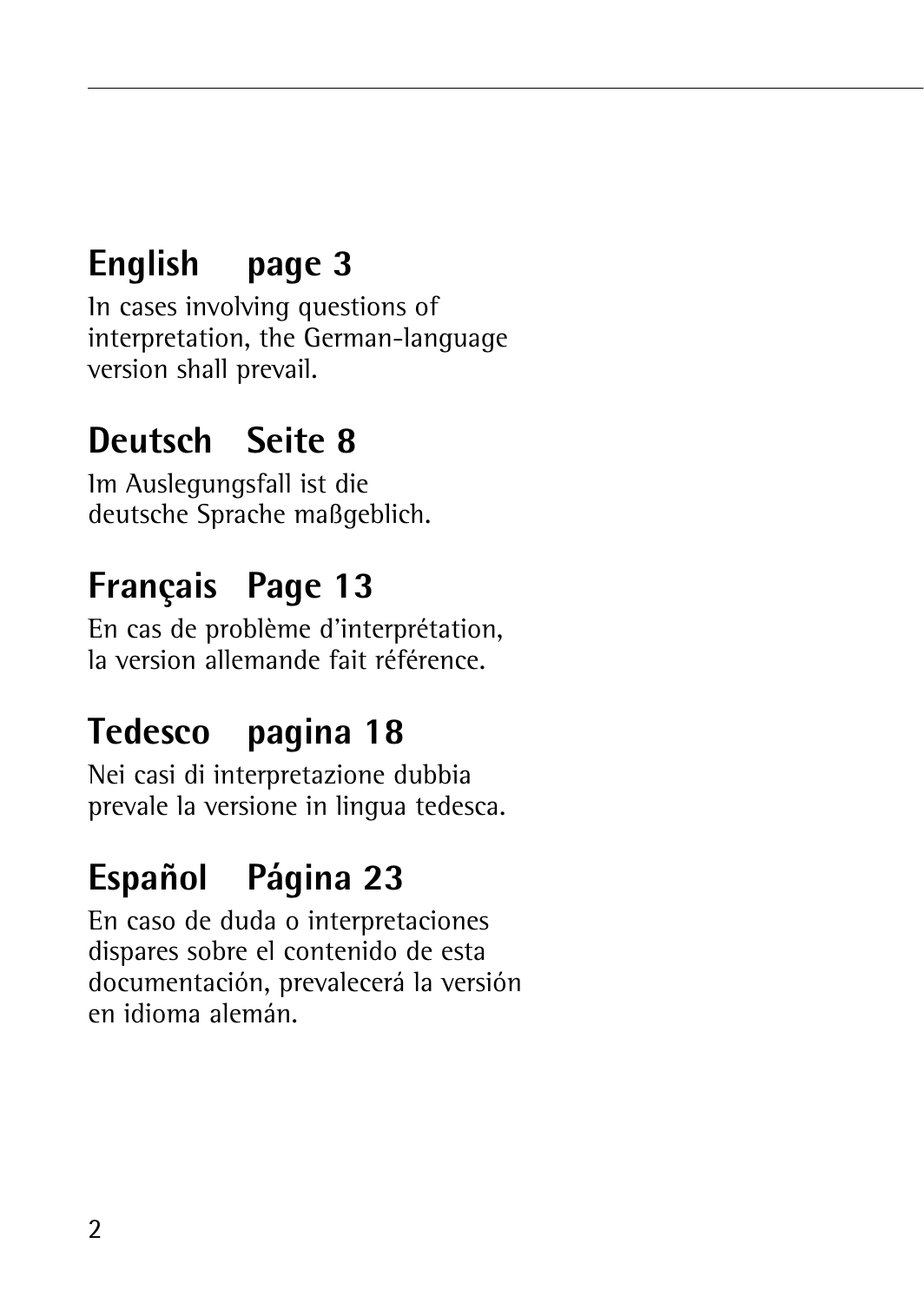## **Intended Use**

This USB interface cable is a solution that enables connection of a balance to a computer on the USB (universal serial bus) port. The USB interface is implemented as a virtual serial interface over RS-232 (virtual COM port). For the application program running on the computer, there is no difference between a serial interface physically installed in the PC and one enabled in the form of a virtual interface.

The interface offers the same capabilities in either case.

The equipment supplied with the USB interface cable includes a CD containing the software drivers you need to set up a virtual interface on your computer.

# **Compatibility**

- YCC01-USBM2: Connect a Sartorius weighing instrument with 25-pin data interface
- YCO12 (USB-SBI), YCO13 (USB-BPI): Connect a Sartorius PMA series scale

#### **System Requirements**

- Computer (PC) running the Windows 98SE®, Windows ME®, Windows 2000® or Windows XP® operating system
- Available USB port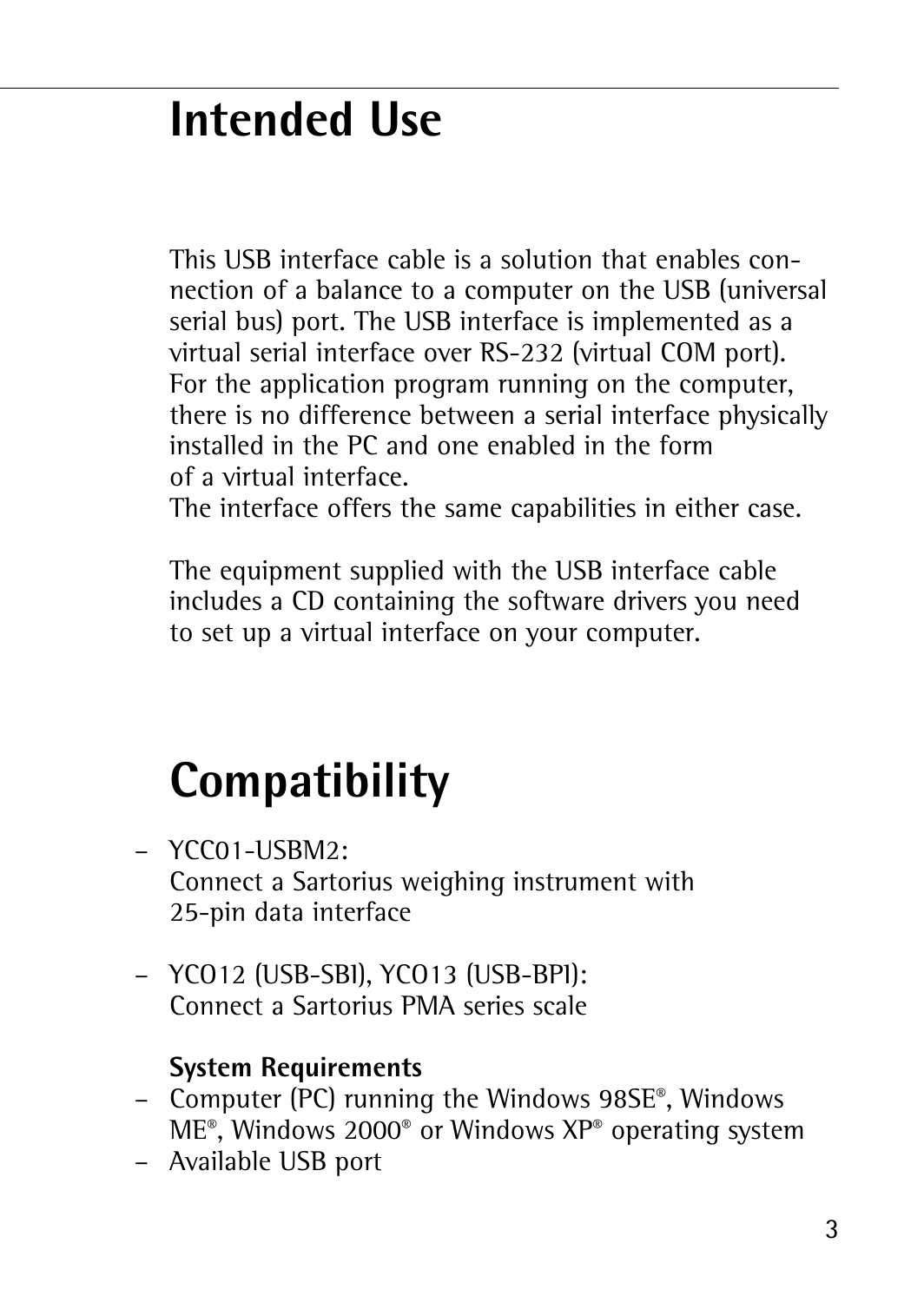### **Installation**

● Disconnect the balance/scale power supply: Unplug the AC adapter from the wall socket (mains).



- § Connect the cable to the balance/scale and to the USB port on the computer.
- § Plug in the balance/scale and switch it on.
- > Windows® detects the cable connected to the USB port. The first time the cable is detected, Windows® automtically runs the Wizard for adding/removing hardware (see "Initial Connection" below).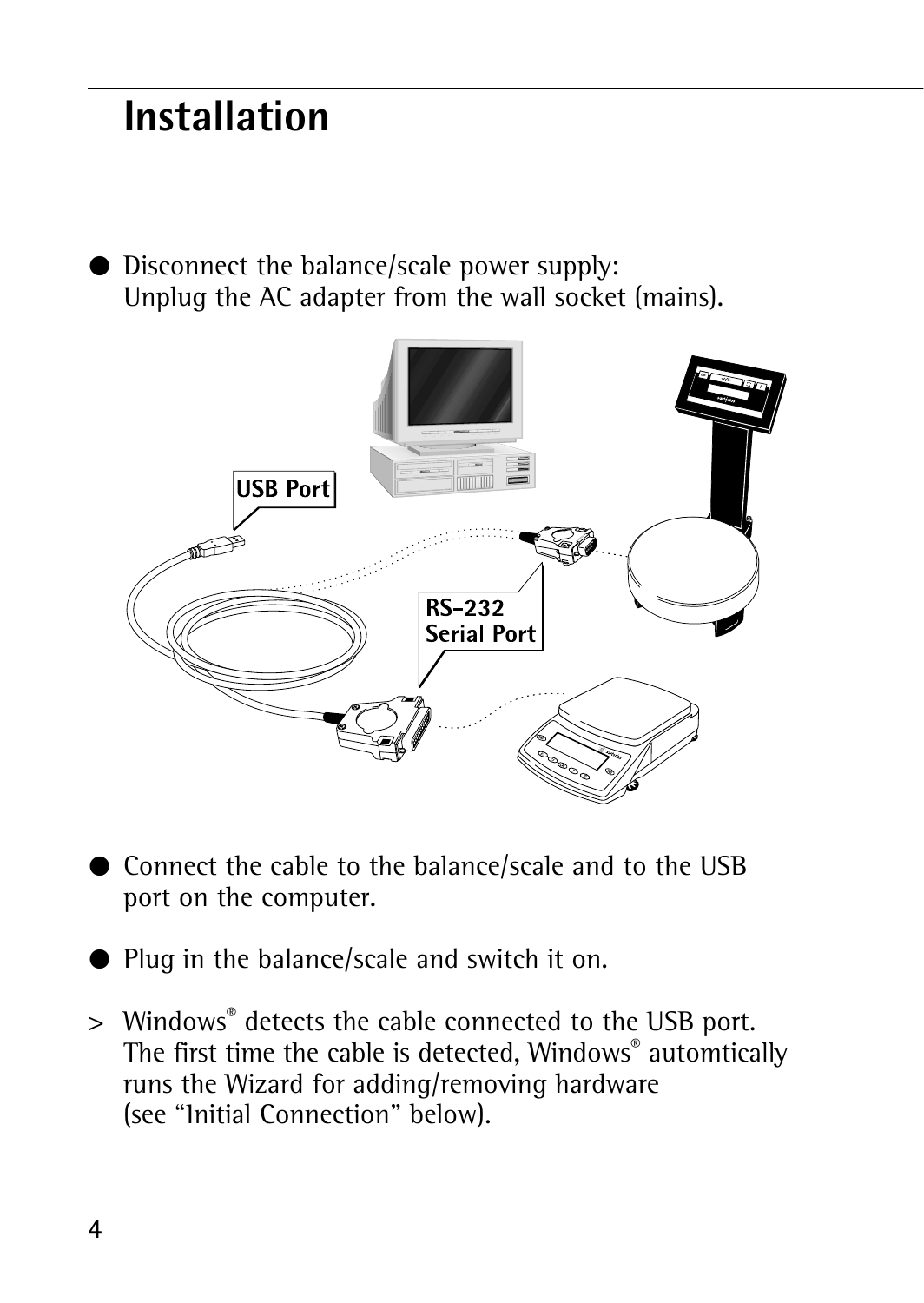### **Initial Connection**

### **Installing the Drivers for the USB Interface**

- 1. Place the enclosed CD in your computer's CD-ROM drive.
- 2. Each version of Windows® may have slightly different procedures for uploading the driver from the CD. All versions have a Wizard for adding and removing hardware, which guides you through the process.
- 3. After you click on "Finish" at the end of the process, the virtual port should be ready to operate.

Windows® usually adds the virtual port in the position following your highest-numbered COM port. For example, on a PC with 4 COM ports, the virtual interface is added as COM5 (shown in the Device Manager).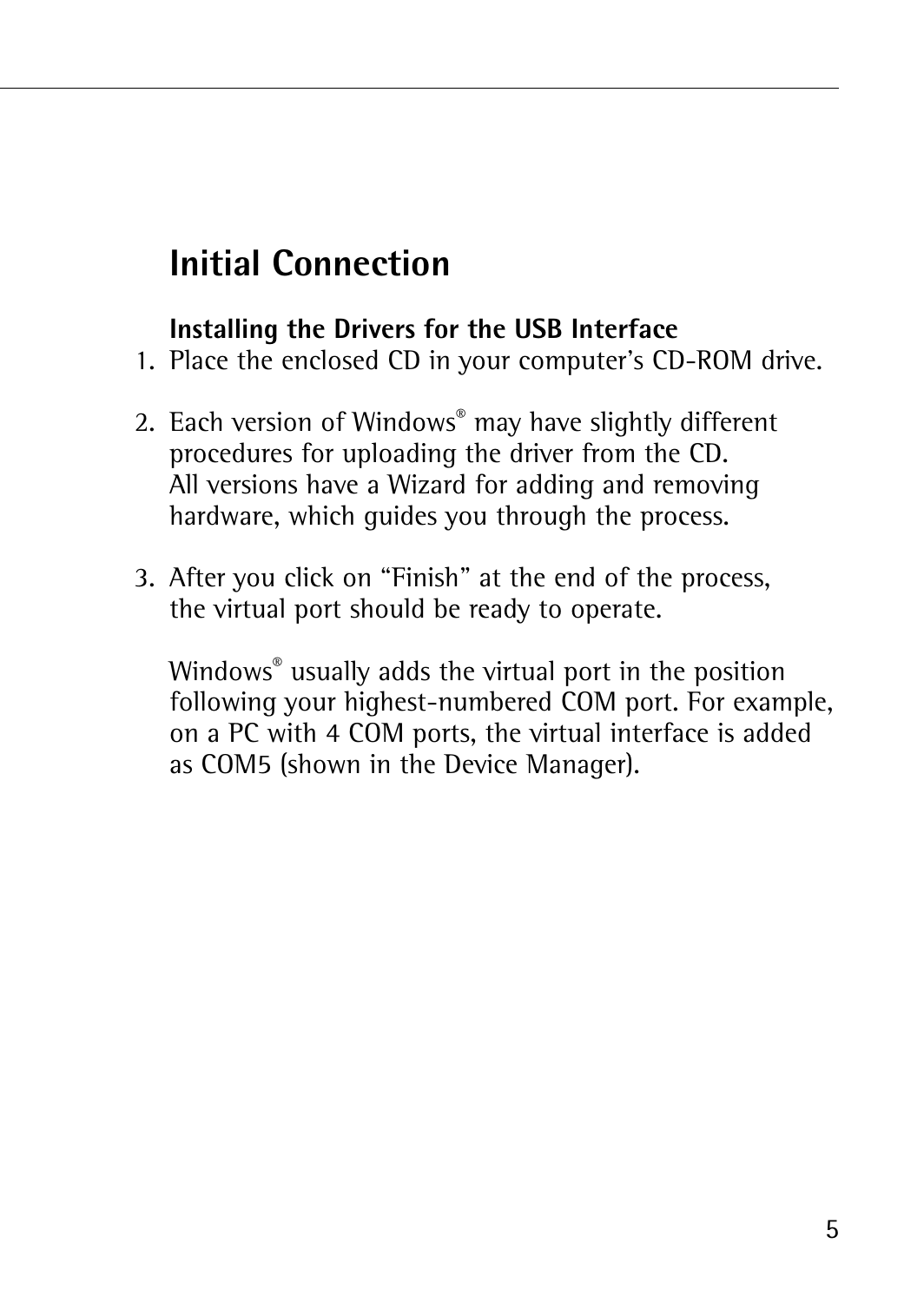### **Notes on Installation**

#### **The following installation instructions can be found on the enclosed CD-ROM:**

- for Windows 98SE®: see "w98guide.htm"
- for Windows ME®: see "wmeguide.htm"
- for Windows 2000®: see "w2kguide.htm"
- $-$  for Windows  $XP^*$ : see "wxpquide.htm"

#### **Changing the Port Number**

If you use the USB interface with a program that limits the number of COM port designations (e.g., only COM1 through COM4), you may have to assign one of these port numbers to the new virtual port.

- Select "Start" (on the task bar)  $\rightarrow$  "Settings"  $\rightarrow$  "Control Panel"
- Select "System"
- Click on the "Hardware" tab and then on the "Device Manager" button
- Expand the "Ports (COM & LPT)" node (click on the "+" sign)
- Double-click on "USB Serial Port (COMx)" to open the "Porpoerties" page
- Click on the "Port Settings" tab and then on the "Advanced…" button

### **Changing the Latency Timer**

In the dialog opened above for changing the port number, you can set the latency timer to 1 msec for faster data communication.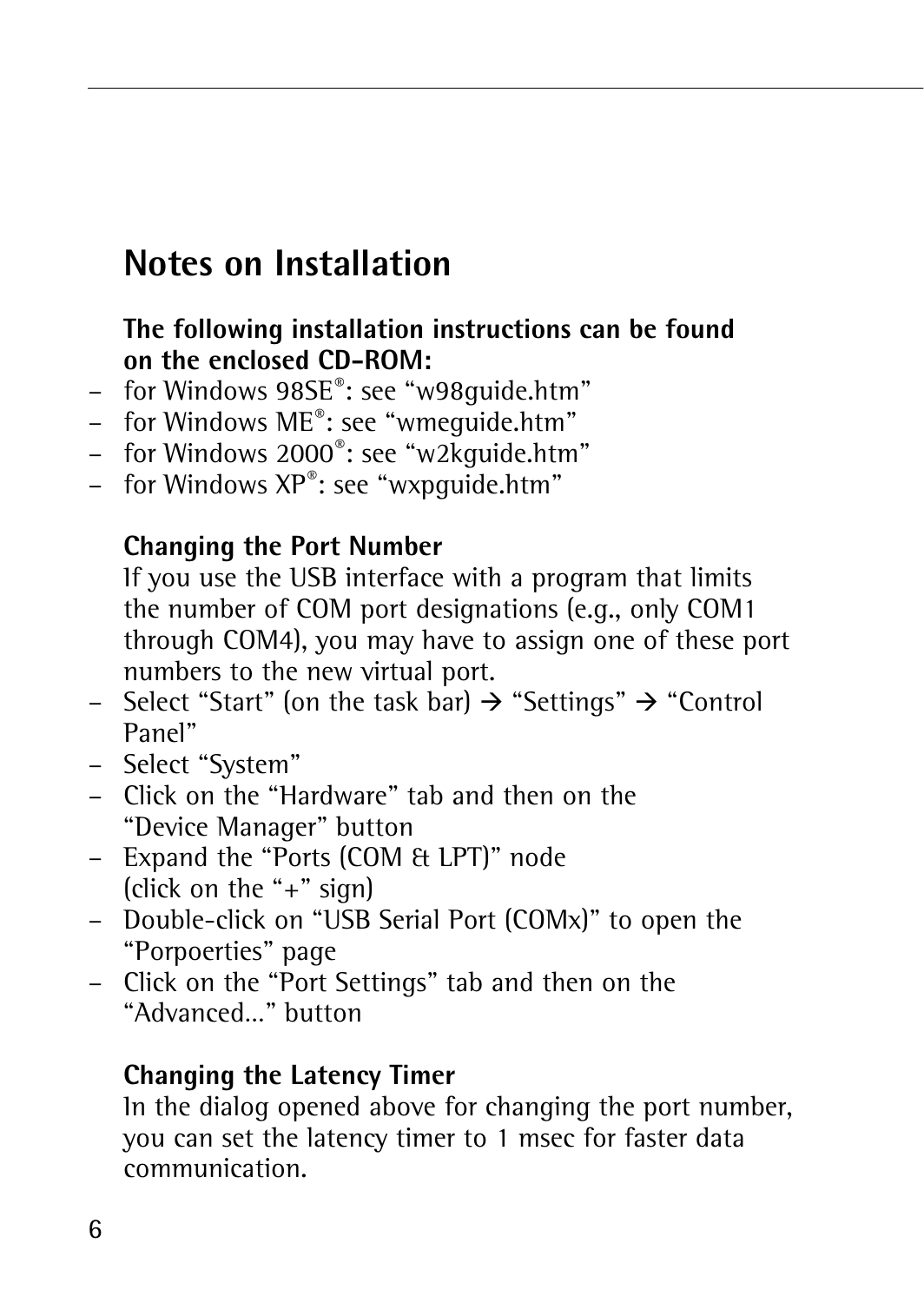### **Plug & Play Mode with Autoprint (SBI)**

To use the autoprint function, you need to deactivate the plug & play mode. This setting in configured in the same dialog as that described above for changing the port number.

#### **Using Different USB Ports on a Single PC**

Driver installation must be performed each time the cable is connected to a different USB port. It is a good idea to use the same port every time, if possible.

#### **Deinstalling the Driver**

- Select "Start" → "Settings" → "Control Panel"
- Select "Adding/Removing Software"
- "FTD1USB Serial Converter Driver"
- Click on "Add/Remove" to confirm
- > The software is deinstalled.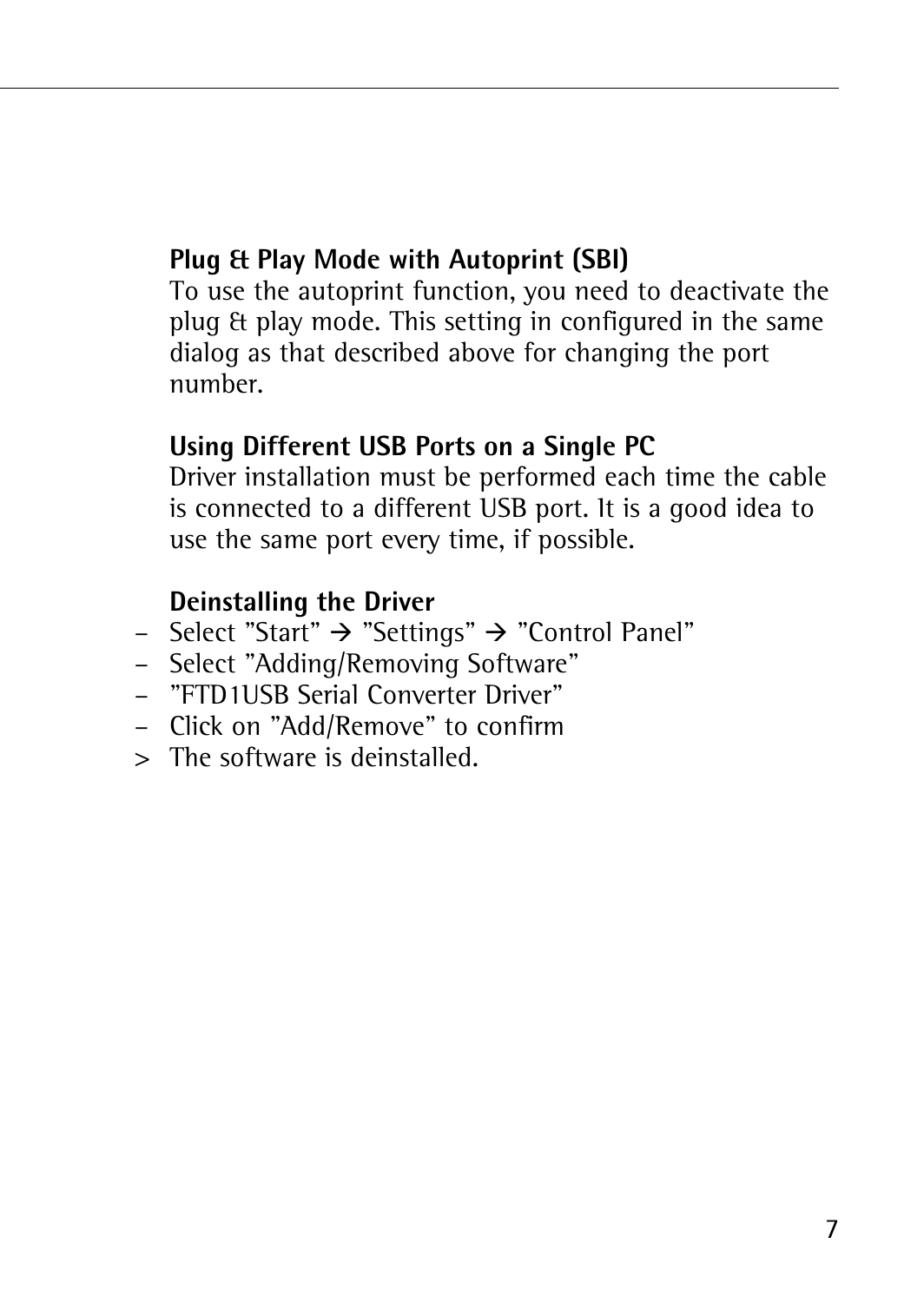# **Verwendungszweck**

Dieses USB-Verbindungskabel bietet eine Lösung für den Anschluss der Waage an einen Rechner mit USB-Schnittstelle (Universal Serial Bus). Auf der USB-Schnittstelle wird als Gerätetyp eine virtuelle serielle Schnittstelle (virtueller COM-Port) eingerichtet. Für das Applikationsprogramm auf dem PC besteht kein Unterschied, ob die serielle Schnittstelle im PC eingebaut ist oder ob sie als virtuelle Schnittstelle zur Verfügung gestellt wird. Die Schnittstelle bietet immer die gleiche Funktion.

Im Lieferumfang des USB-Verbindungskabels finden Sie eine CD mit den Software-Treibern und Installation Guides, mit denen Sie die virtuelle Schnittstelle auf dem Rechner einrichten können.

# **Einsatzmöglichkeit**

- YCC01-USBM2: Sartorius-Waage mit 25-poliger Datenschnittstelle anschließen
- YCO12 (USB-SBI), YCO13 (USB-BPI): Sartorius-Waage der PMA-Serie anschließen

### **Systemvoraussetzungen**

- Rechner (PC) mit Windows 98SE®, Windows ME®, Windows 2000® oder Windows XP®
- freier USB-Anschluss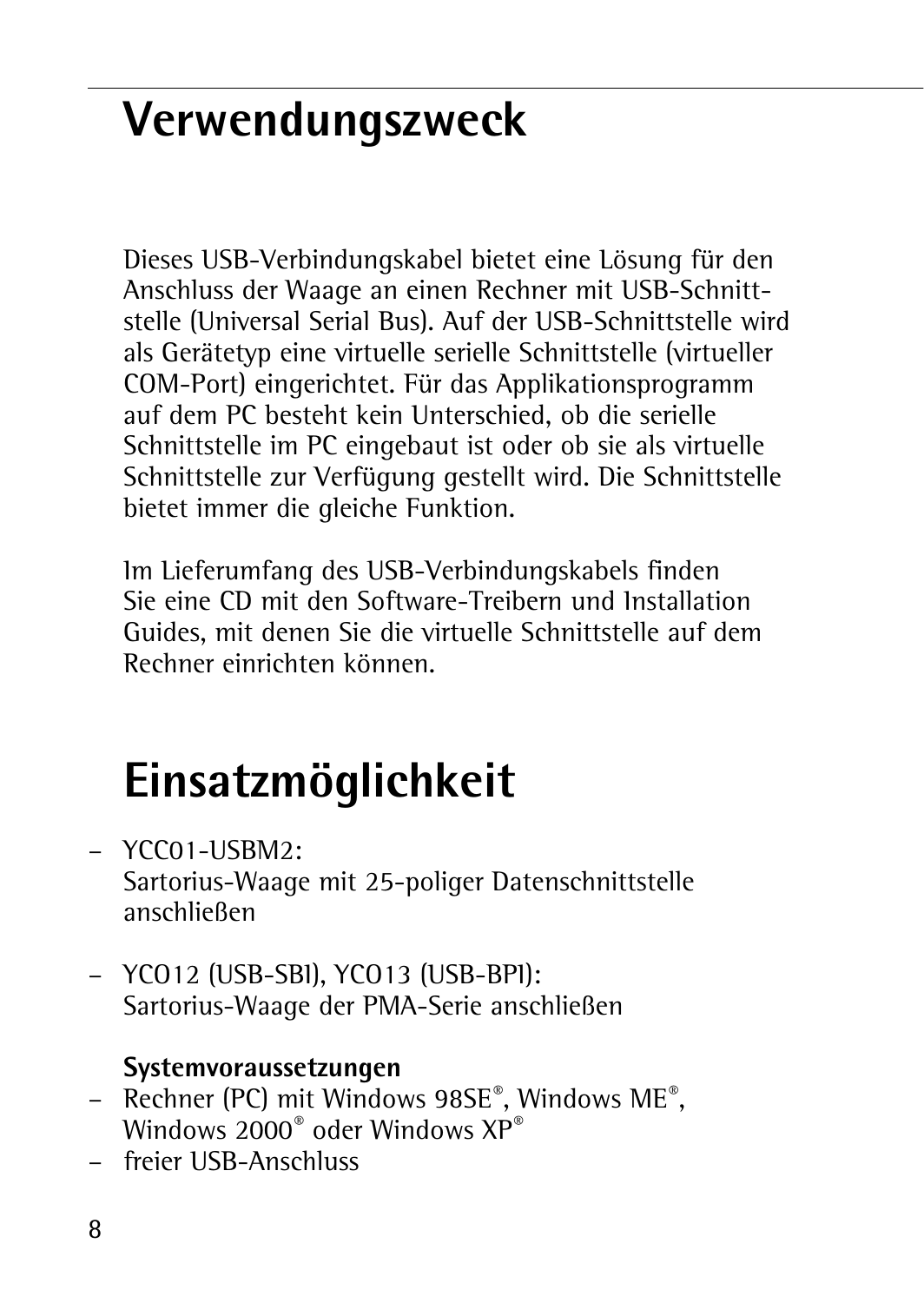## **Installation**

§ Spannungsversorgung der Waage trennen: Netzgerät aus der Steckdose ziehen.



- § Verbindungskabel an die Waage und den USB-Port des Rechners anschließen.
- Danach die Waage wieder an das Netz anschließen und einschalten (ON).
- > Windows erkennt das an die USB-Schnittstelle angeschlossene Kabel. Beim erstmaligen Anschluss aktiviert es den Installations-Assistenten.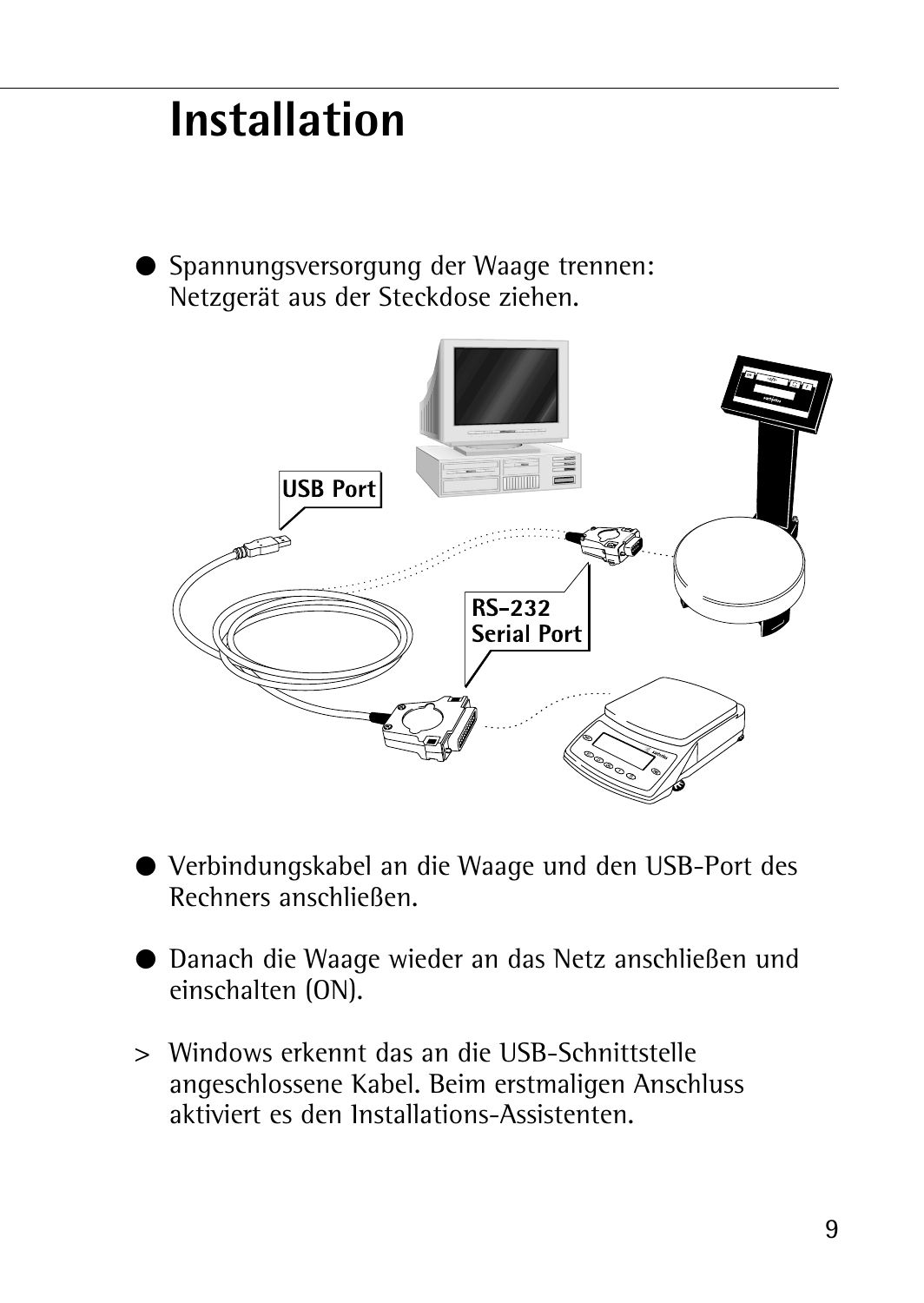### **Erstmaliger Anschluss**

### **Treiber-Software installieren für die USB-Schnittstelle**

- 1. Legen Sie die im Lieferumfang enthaltene CD in das CD-Laufwerk Ihres Rechners ein.
- 2. Die Ladeprozedur für den auf der CD enthaltenen Treiber weist je nach Windows®-Version geringfügige Unterschiede auf. Allen Versionen gemeinsam ist, dass sie von dem Installations-Assistenten durch die Auswahl des Treibers auf der CD geführt werden.
- 3. Nach Klicken auf die Schaltfläche »Fertigstellen« sollte die virtuelle Schnittstelle betriebsbereit sein.

Bei Windows® wird die virtuelle Schnittstelle normalerweise als weiterer Ausgang zur höchstmöglichen Anzahl der COM-Anschlüsse (Ports) hinzugefügt.

Beispiel: Bei einem PC mit bis zu 4 COM-Anschlüssen ist die virtuelle Schnittstelle dann COM5 (siehe Geräte-Manager).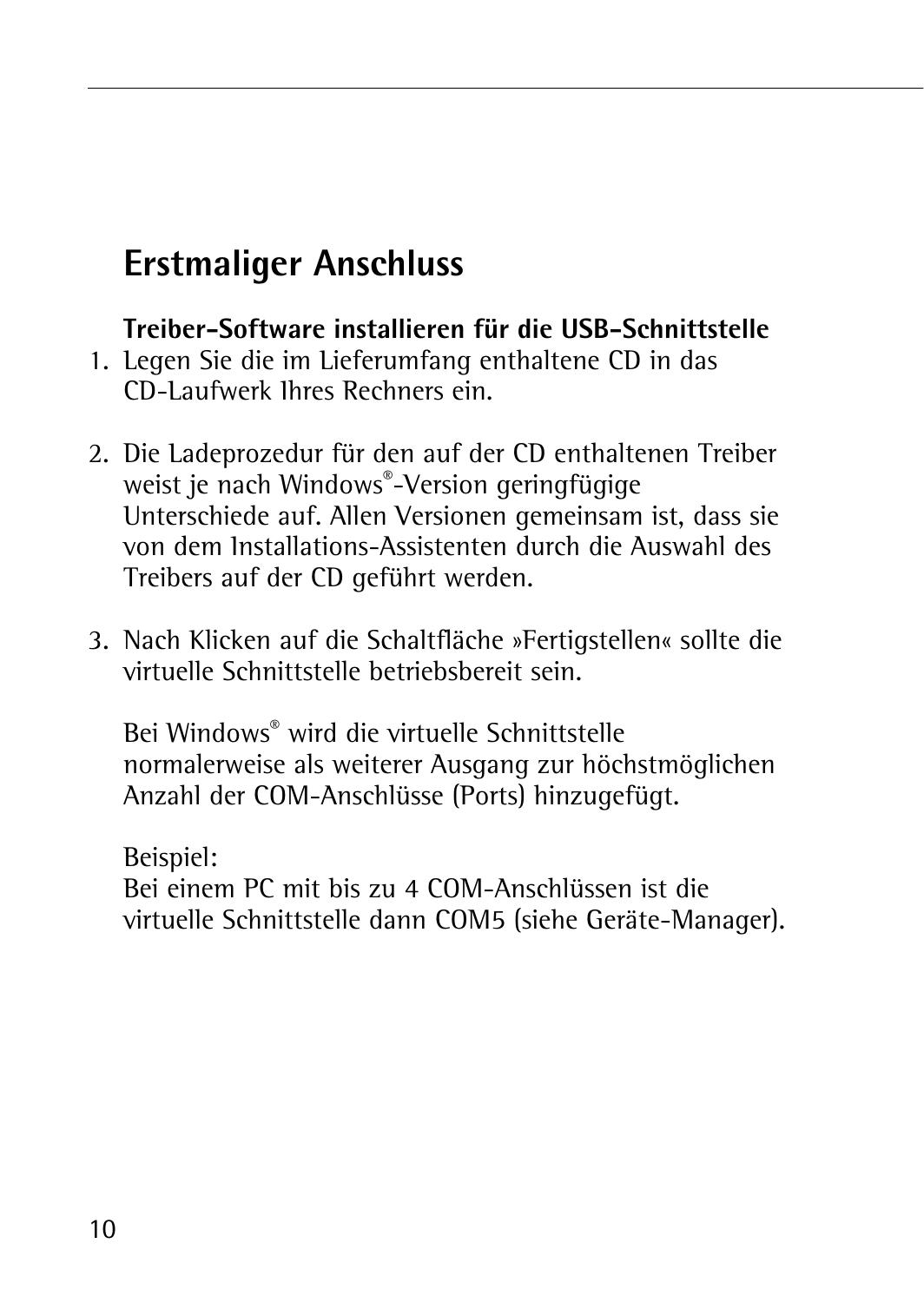### **Installationshinweise**

### **Installationsanleitungen auf beiliegender CD:**

- für Windows 98SE®: siehe CD, w98guide.htm
- für Windows ME®: siehe CD, wmeguide.htm
- für Windows 2000®: siehe CD, w2kguide.htm
- für Windows XP®: siehe CD, wxpguide.htm

#### **Port-Nr. ändern**

Soll die USB-Schnittstelle in Verbindung mit Programmen eingesetzt werden, bei denen die Anzahl der COM-Anschlüsse begrenzt ist (z.B. nur COM1, 2, 3, 4), kann es erforderlich sein, der neuen virtuellen Schnittstelle eine dieser Nummern zuzuordnen.

Die Einstellung erfolgt unter Windows:

- $-$  Auswählen: START  $\rightarrow$  Einstellungen  $\rightarrow$  Systemsteuerung
- Auswählen: System
- Auswählen: Hardware  $\rightarrow$  Geräte-Manager
- Öffnen: Anschlüsse
- Doppelklick: USB Serial Port
- $-$  Auswählen: Port Settings  $\rightarrow$  advanced

Weitere Informationen siehe mitgelieferte CD: ComPortGuide.htm

#### **Wartezeit ändern**

»Latency Timer« für eine schnellere Kommunikation auf 1 msec stellen: siehe gleichen Dialog wie im Abschnitt »Port-Nr. ändern«.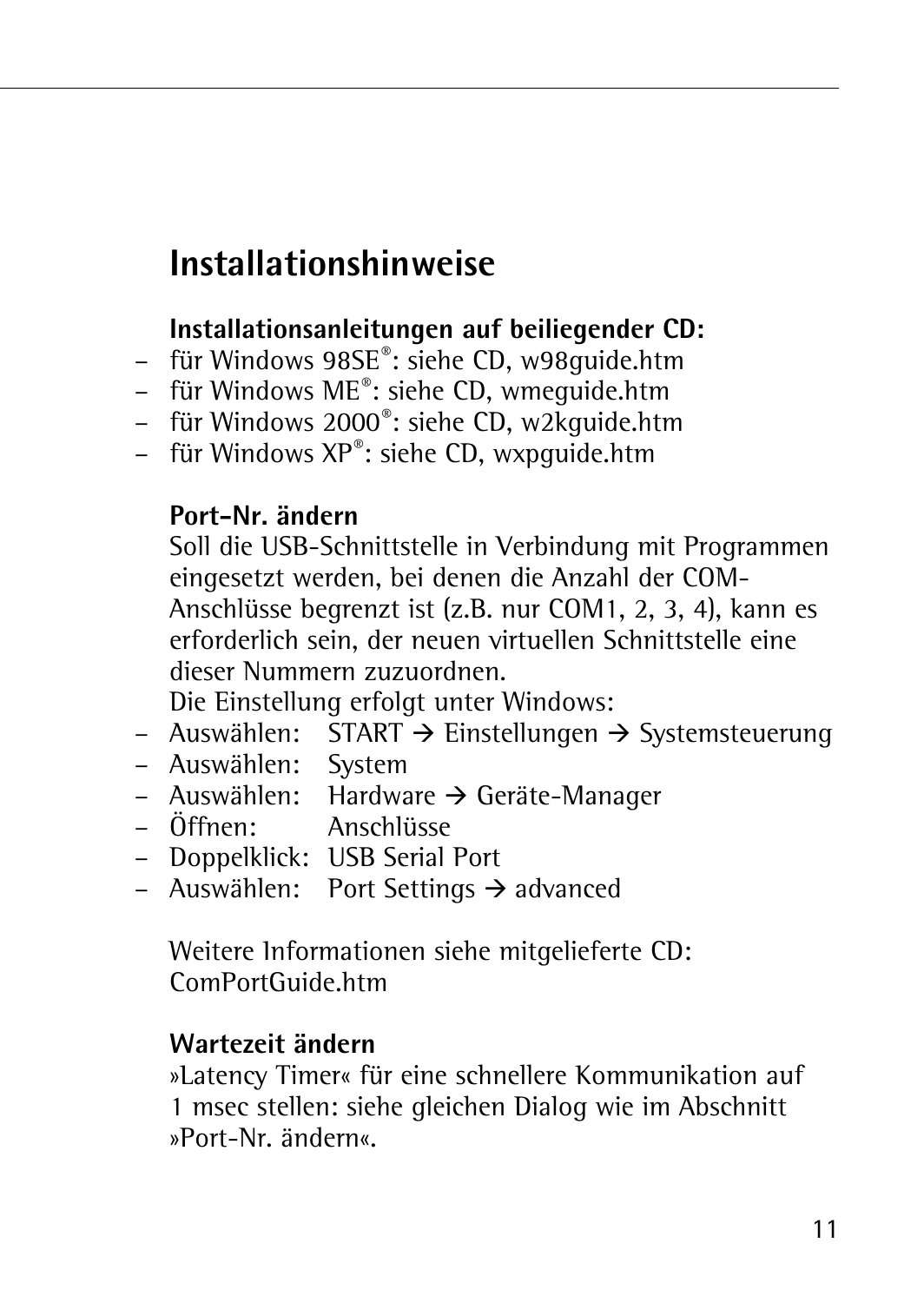### **Plug & Play-Modus im Autoprint (SBI)**

»Plug & Play-Modus« hierzu abschalten: siehe gleichen Dialog wie im Abschnitt »Port-Nr. ändern«.

### **Anschluss an verschiedene USB-Ports eines PC´s**

Anschluss des Kabels an einen anderen USB-Port: Neue Treiber-Installation durchführen. Deshalb nach Möglichkeit immer den gleichen USB-Port verwenden.

### **Treiber deinstallieren**

- $-$  Auswählen: START  $\rightarrow$  Einstellungen  $\rightarrow$  Systemsteuerung
- Auswählen: Software
- Selektieren: FTDIUSB Serial Converter Driver
- Betätigen: Schaltfläche »Ändern/Entfernen«
- > Uninstaller wird ausgeführt.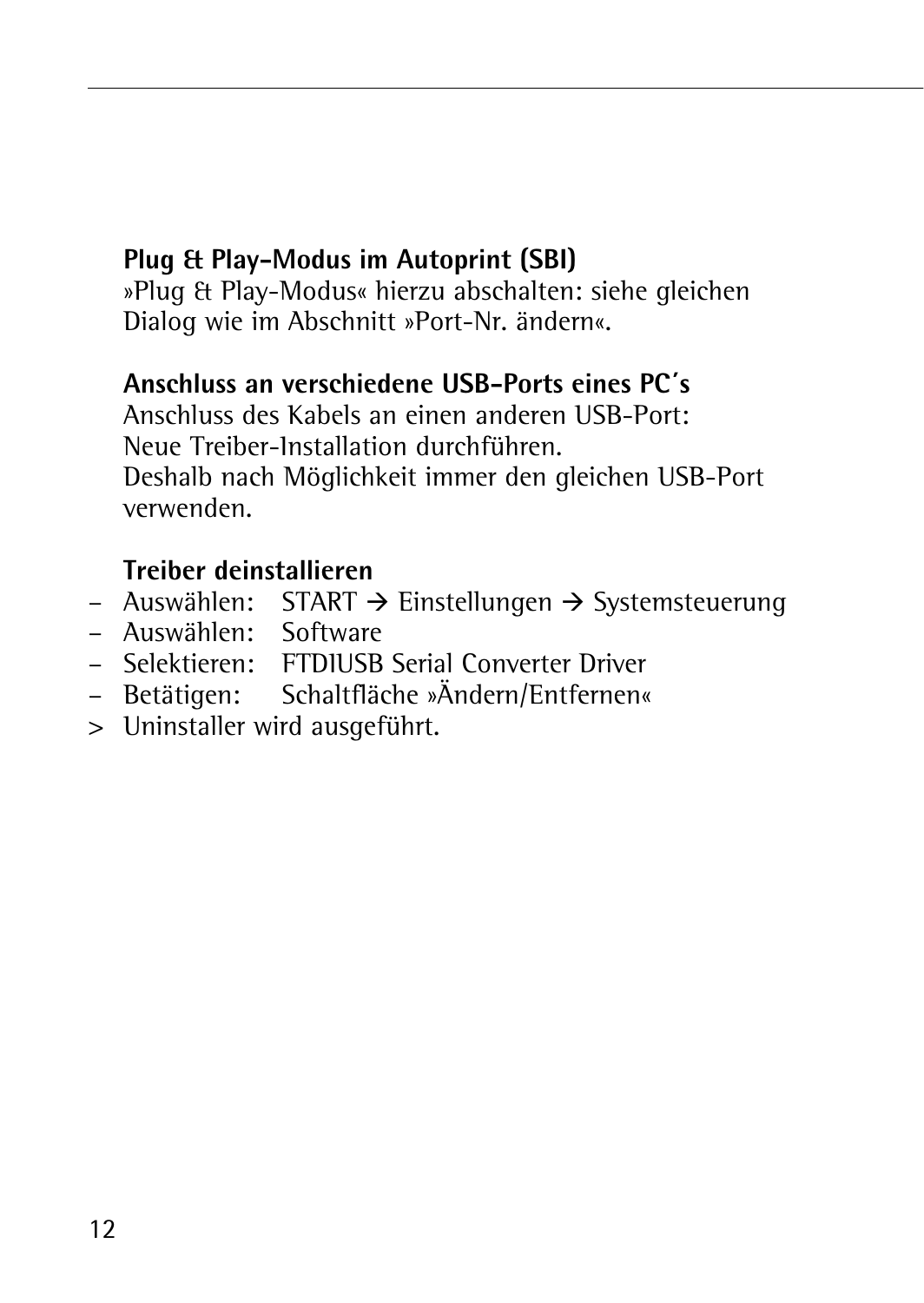# **Application**

Ce câble de connexion USB offre une solution pour la connexion de la balance à un ordinateur équipé d'une interface USB (Universal Serial Bus). Sur l'interface USB, une interface série virtuelle (port COM virtuel) est installée en tant que périphérique. Pour le programme d'application sur un PC, que l'interface série soit intégrée au PC ou qu'elle soit disponible comme interface virtuelle ne fait aucune différence.

L'interface remplit toujours la même fonction.

Dans le pack de livraison du câble de connexion USB, vous trouverez un CD contenant les pilotes du logiciel et les guides d'installation, qui vous permettront d'installer l'interface virtuelle sur l'ordinateur.

## **Possibilités d'utilisation**

- YCC01-USBM2 : Raccorder la balance Sartorius à l'interface de données à 25 pôles.
- YCO12 (USB-SBI), YCO13 (USB-BPI) : Raccorder la balance Sartorius de la série PMA.

### **Configuration requise**

- Ordinateur (PC) avec Windows 98SE®, Windows ME®, Windows 2000® ou Windows XP®
- Port USB disponible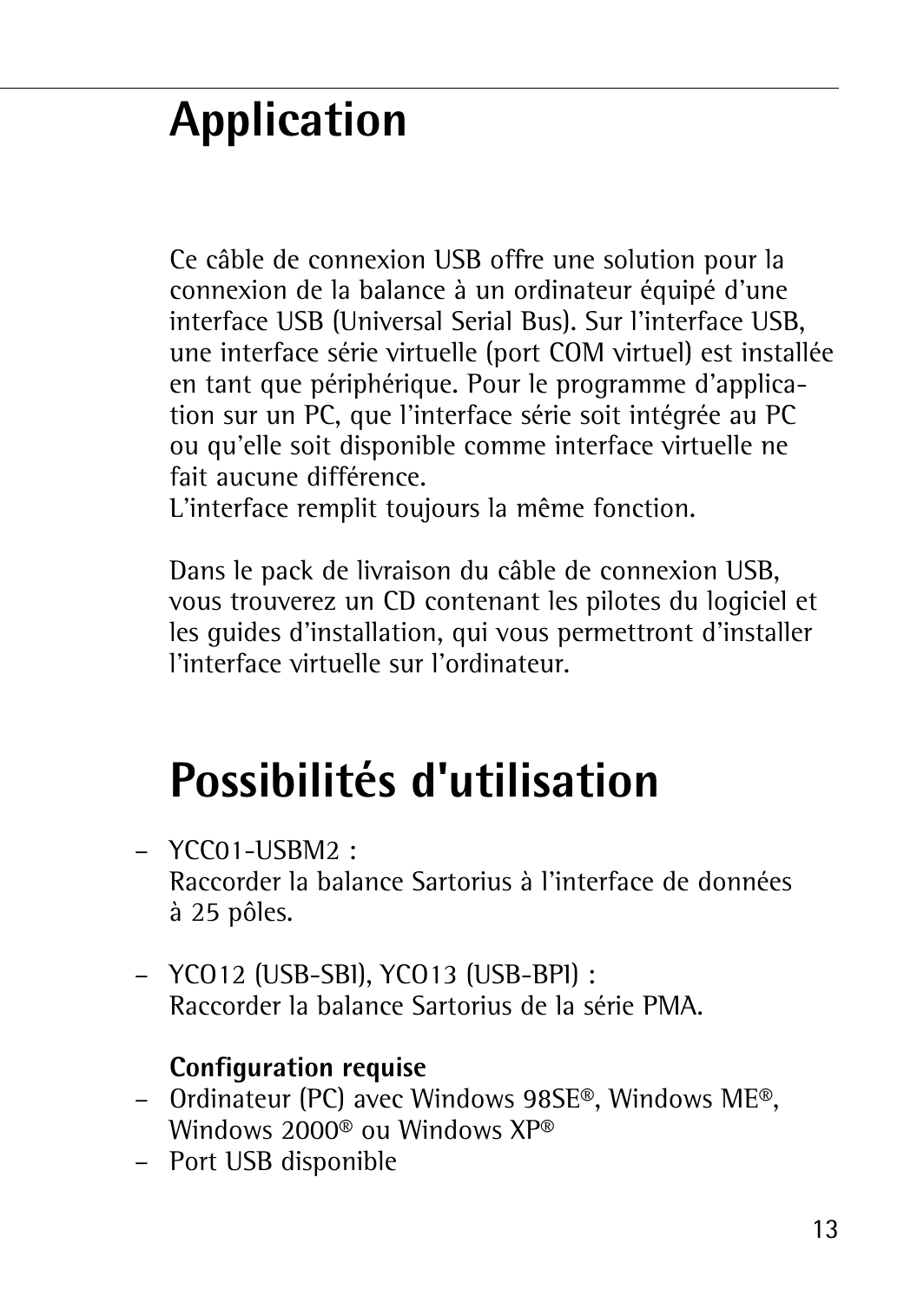### **Installation**

● Couper l'alimentation de la balance : débrancher l'alimentation de la prise secteur.



- § Brancher le câble de connexion à la balance et au port USB de l'ordinateur.
- § Ensuite, raccorder la balance au secteur et la mettre en marche (ON).
- > Windows® reconnaît le câble connecté à l'interface USB et lance l'assistant d'installation lors de la connexion initiale.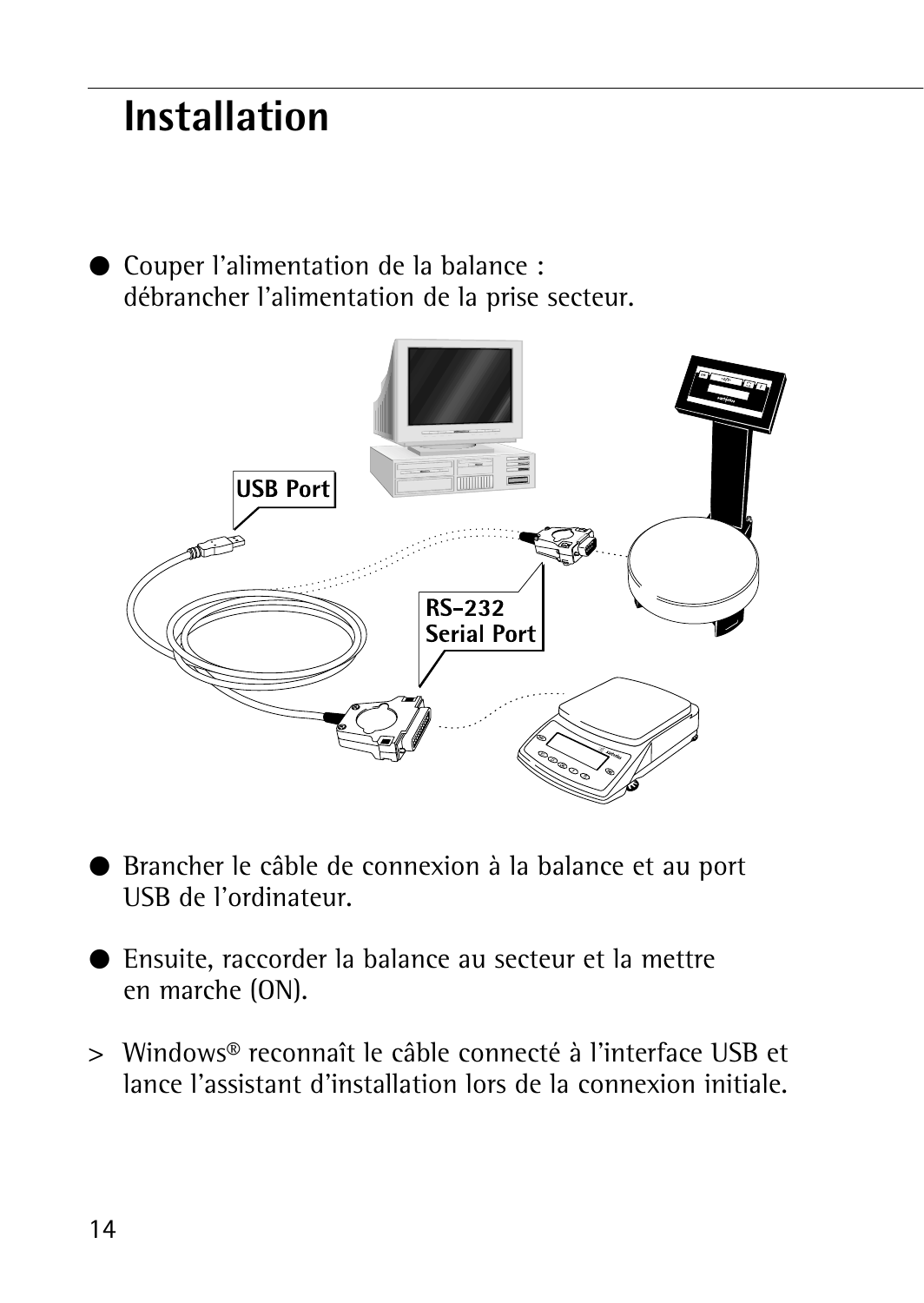### **Connexion initiale**

### **Installation du pilote de l'interface USB**

- 1. Placer le CD contenu dans le pack de livraison dans le lecteur de CD de l'ordinateur.
- 2. La procédure de chargement du pilote contenu sur le CD présente de légères différences suivant la version de Windows®. Sur toutes les versions, vous serez amené, via l'assistant d'installation, à choisir le pilote sur le CD.
- 3. Une fois que vous aurez cliqué sur le bouton «Terminer», l'interface virtuelle sera normalement prête à fonctionner.

Sur Windows®, l'interface virtuelle est ajoutée aux autres sorties avec un numéro supérieur au numéro de port COM le plus élevé.

Exemple : sur un PC à 4 ports COM, l'interface virtuelle est définie comme COM5 (voir le gestionnaire de périphériques).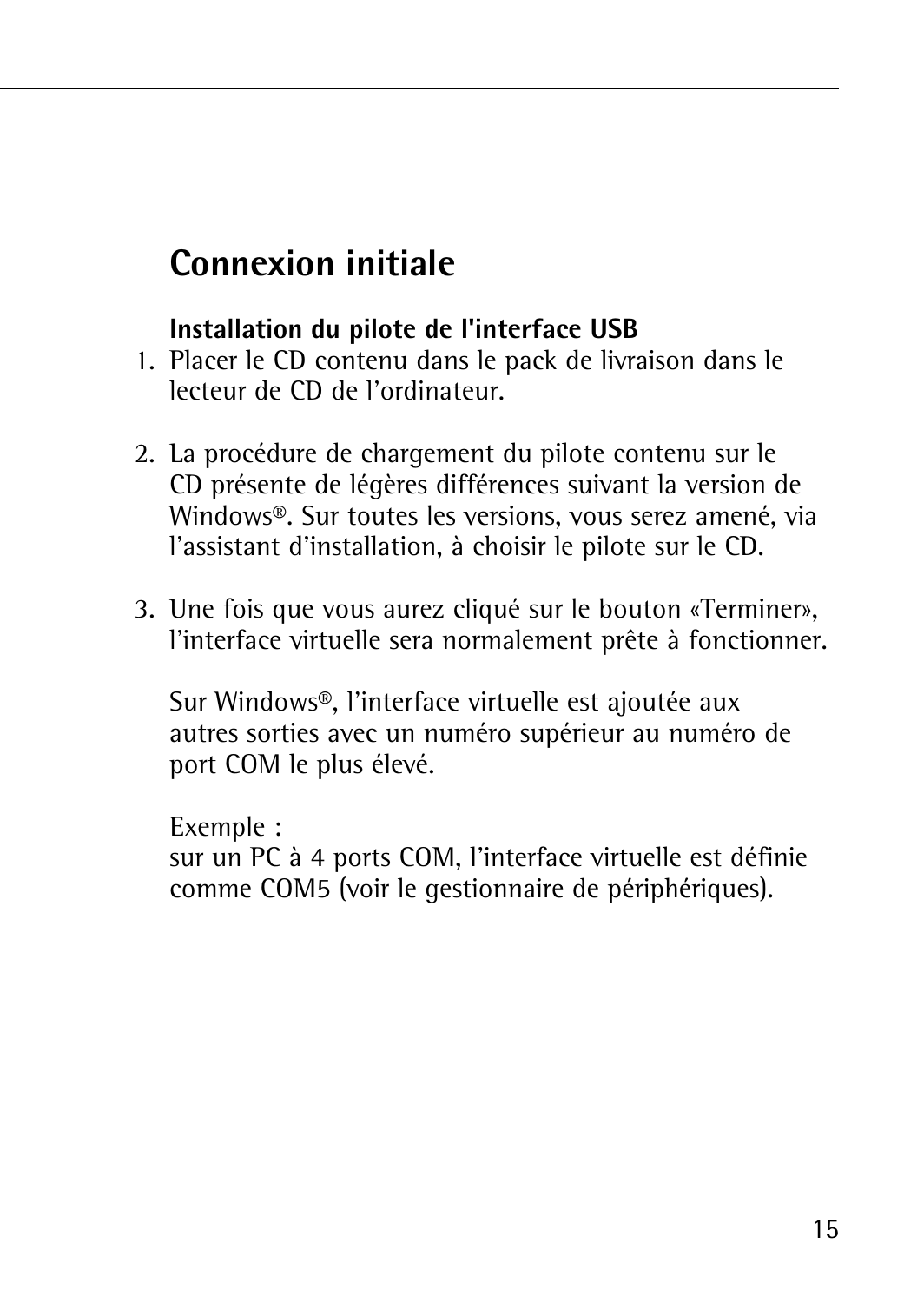### **Conseils d'installation**

### **Guide d'installation sur le CD joint à la livraison :**

- pour Windows 98SE® : voir CD, w98guide.htm
- pour Windows ME® : voir CD, wmeguide.htm
- pour Windows 2000® : voir CD, w2kguide.htm
- pour Windows XP® : voir CD, wxpguide.htm

#### **Modification du n° de port**

Si l'interface USB doit être utilisée avec des programmes limitant le nombre de ports COM (par exemple uniquement COM1 à COM4), il peut être nécessaire d'attribuer une nouvelle interface virtuelle à ces numéros.

- Procédure de configuration sous Windows :
- Sélectionner :  $\rightarrow$  Paramètres  $\rightarrow$  Panneau de configuration
- Sélectionner : Système
- Sélectionner: Matériel  $\rightarrow$  Gestionnaire de
- périphériques
- Ouvrir : Ports
- Double-cliquer sur : Port série USB
- $-$  Sélectionner : Paramètres du port  $\rightarrow$  Avancé

Pour de plus amples informations, se reporter au CD fourni : ComPortGuide.htm

### **Modification du temps d'attente**

Pour une communication plus rapide, régler "Latency Timer" sur 1 ms : voir la boîte de dialogue mentionnée au paragraphe «Modification du n° de port».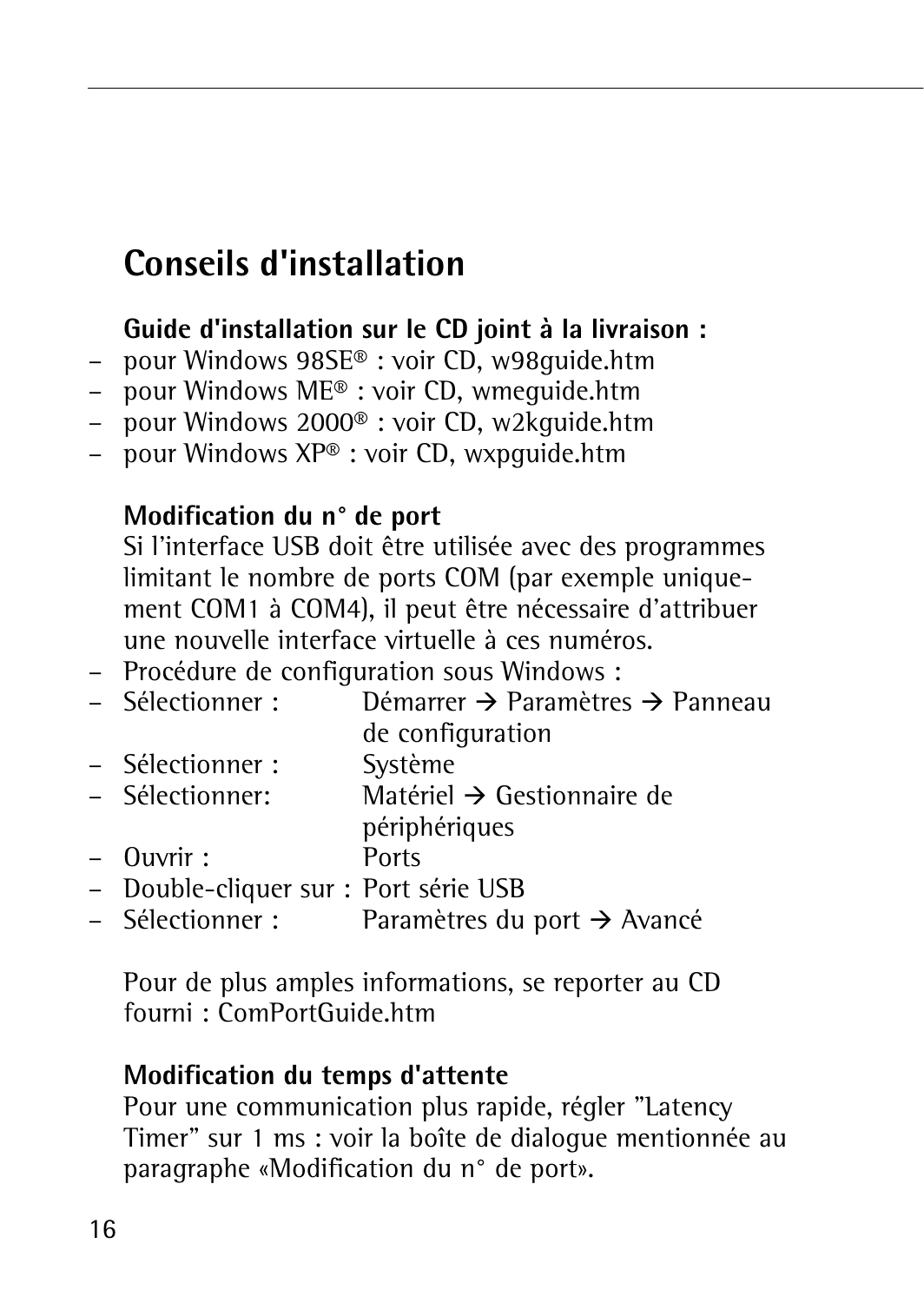### **Mode Plug-and-Play dans Autoprint (SBI)**

Pour ce faire, déconnecter «Mode Plug-and-Play» : voir la boîte de dialogue mentionnée au paragraphe «Modification du n° de port».

### **Connexion à différents ports USB d'un PC**

La connexion du câble à un autre port USB requiert une nouvelle installation du pilote. Utiliser par conséquent toujours le même port USB si possible.

### **Désinstallation de pilote**

- Sélectionner : Démarrer → Paramètres → Panneau de configuration
- Sélectionner : Ajout/Suppression de programmes
- Sélectionner : FTDIUSB Serial Converter Driver
- Appuyer sur : «Modifier/Supprimer»
- > La désinstallation est effectuée.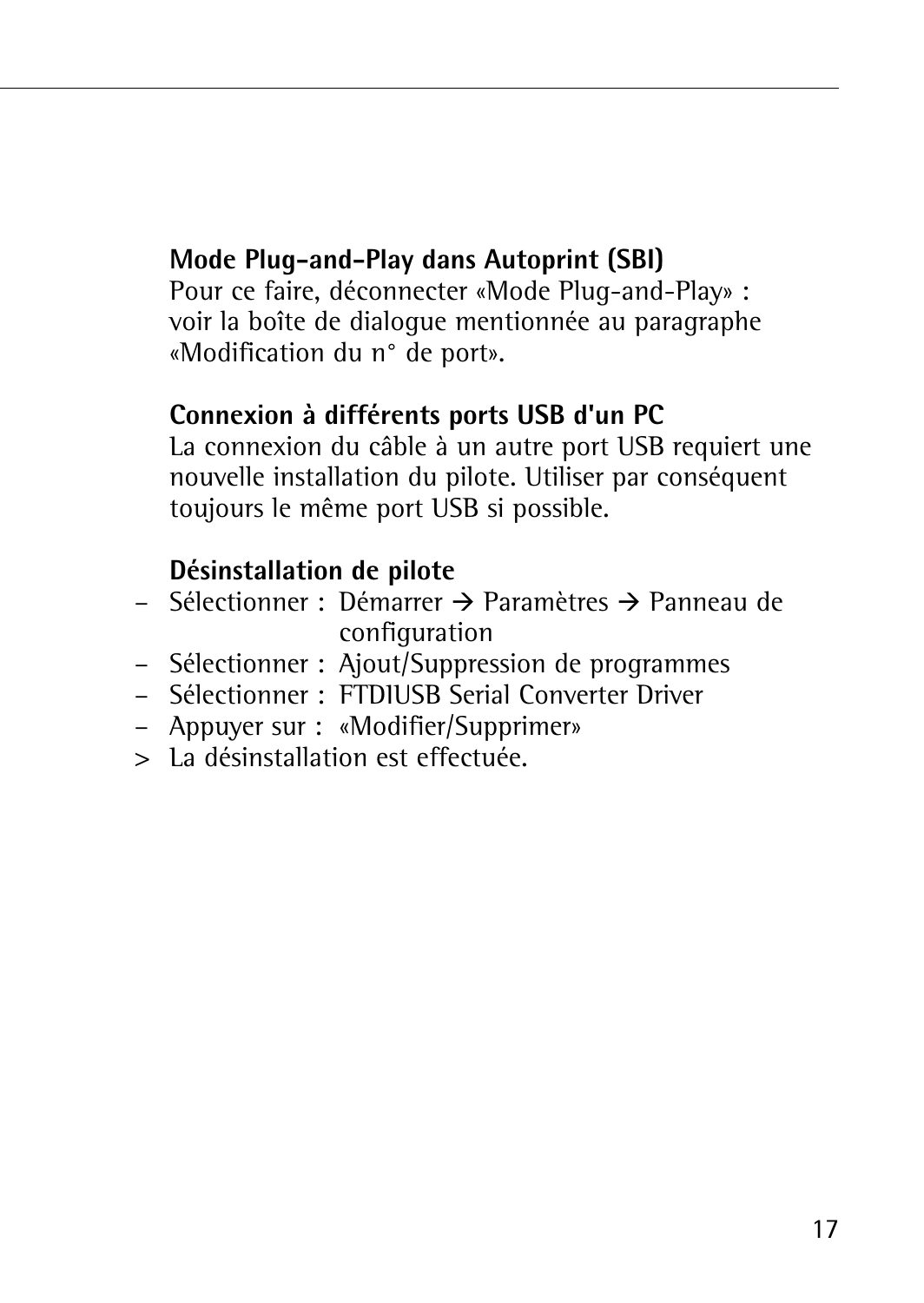# **Impiego previsto**

Questo cavo USB rappresenta una soluzione per il collegamento diretto della bilancia a un computer con interfaccia USB (Universal Serial Bus). Sull'interfaccia USB si configura come tipo di apparecchio un'interfaccia seriale virtuale (porta COM virtuale). Per il programma applicativo sul PC non esiste alcuna differenza se l'interfaccia seriale è installata nel PC oppure è disponibile come interfaccia virtuale. L'interfaccia realizza sempre la stessa funzione.

Nel materiale fornito con il cavo di collegamento USB è incluso un CD con i driver software e le guide di installazione, con cui si può configurare sul computer un'interfaccia virtuale.

# **Possibili applicazioni**

- YCC01-USBM2: Collegare la bilancia Sartorius con l'interfaccia dati a 25 poli
- YCO12 (USB-SBI), YCO13 (USB-BPI): Collegare la bilancia Sartorius della serie PMA

### **Requisiti di sistema**

- Computer (PC) con Windows 98SE®, Windows ME®, Windows 2000® o Windows XP®
- porta USB disponibile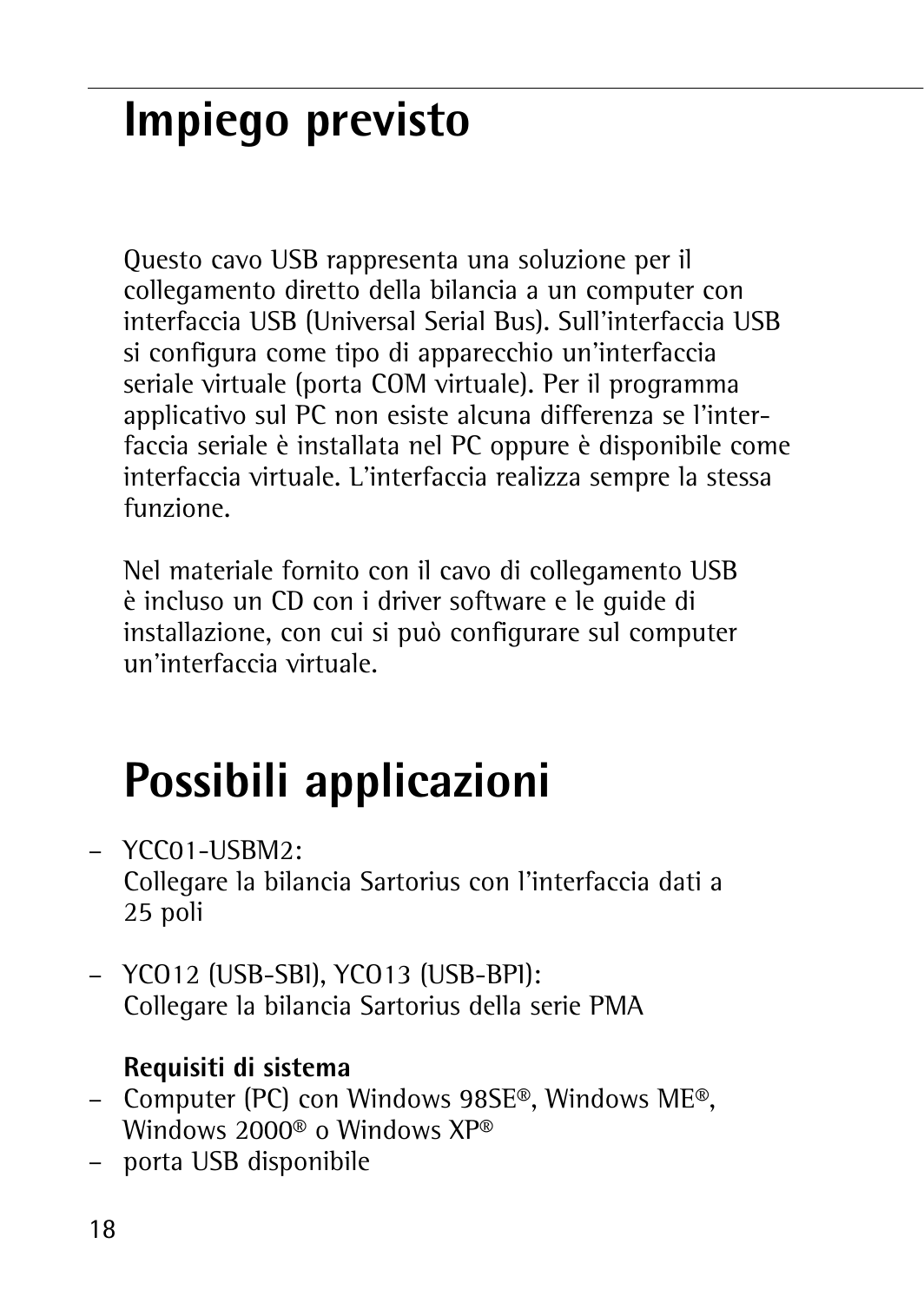### **Installazione**

■ Staccare l'alimentazione elettrica della bilancia: Togliere l'alimentatore dalla presa.



- § Collegare il cavo alla bilancia e alla porta USB del computer.
- In seguito collegare la bilancia alla rete e accenderla (ON).
- > Windows® riconosce il cavo collegato all'interfaccia USB e, alla prima connessione, attiva l'assistente di installazione.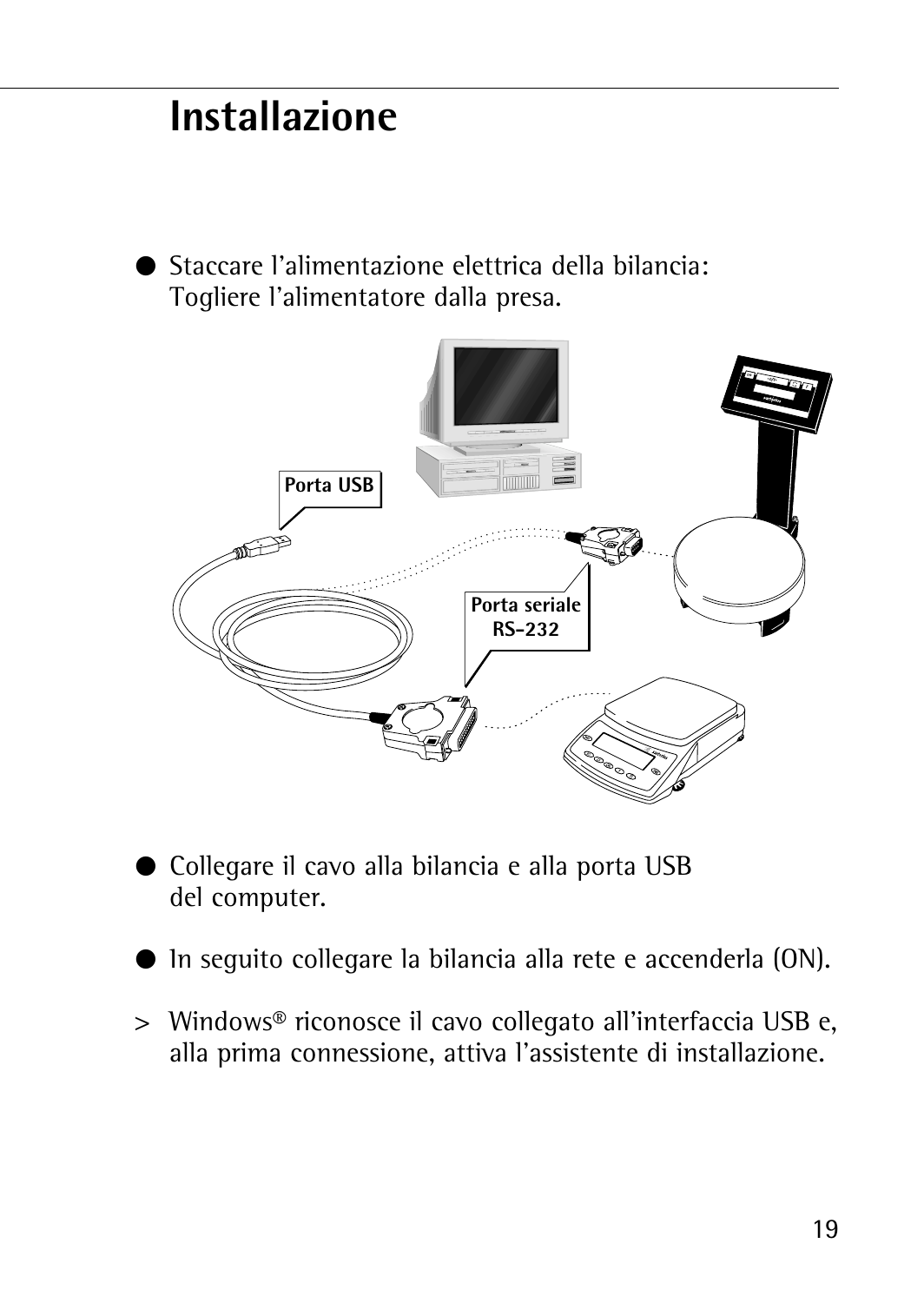### **Prima connessione**

**Installazione dei driver software per l'interfaccia USB** 

- 1. Inserire nel lettore del computer il CD incluso nel materiale fornito.
- 2. La procedura di caricamento dei driver contenuti nel CD presenta piccole differenze a seconda della versione di Windows®. L'assistente d'installazione è comune per tutte le versioni e fornisce una guida nella selezione del driver sul CD.
- 3. Dopo aver cliccato su «Completa», l'interfaccia virtuale dovrebbe essere pronta a funzionare.

In Windows® l'interfaccia virtuale viene di norma aggiunta al numero massimo possibile di porte COM come uscita aggiuntiva.

Esempio:

in un PC che ha fino a 4 porte COM, l'interfaccia virtuale diventa COM5 (vedere Gestione periferiche).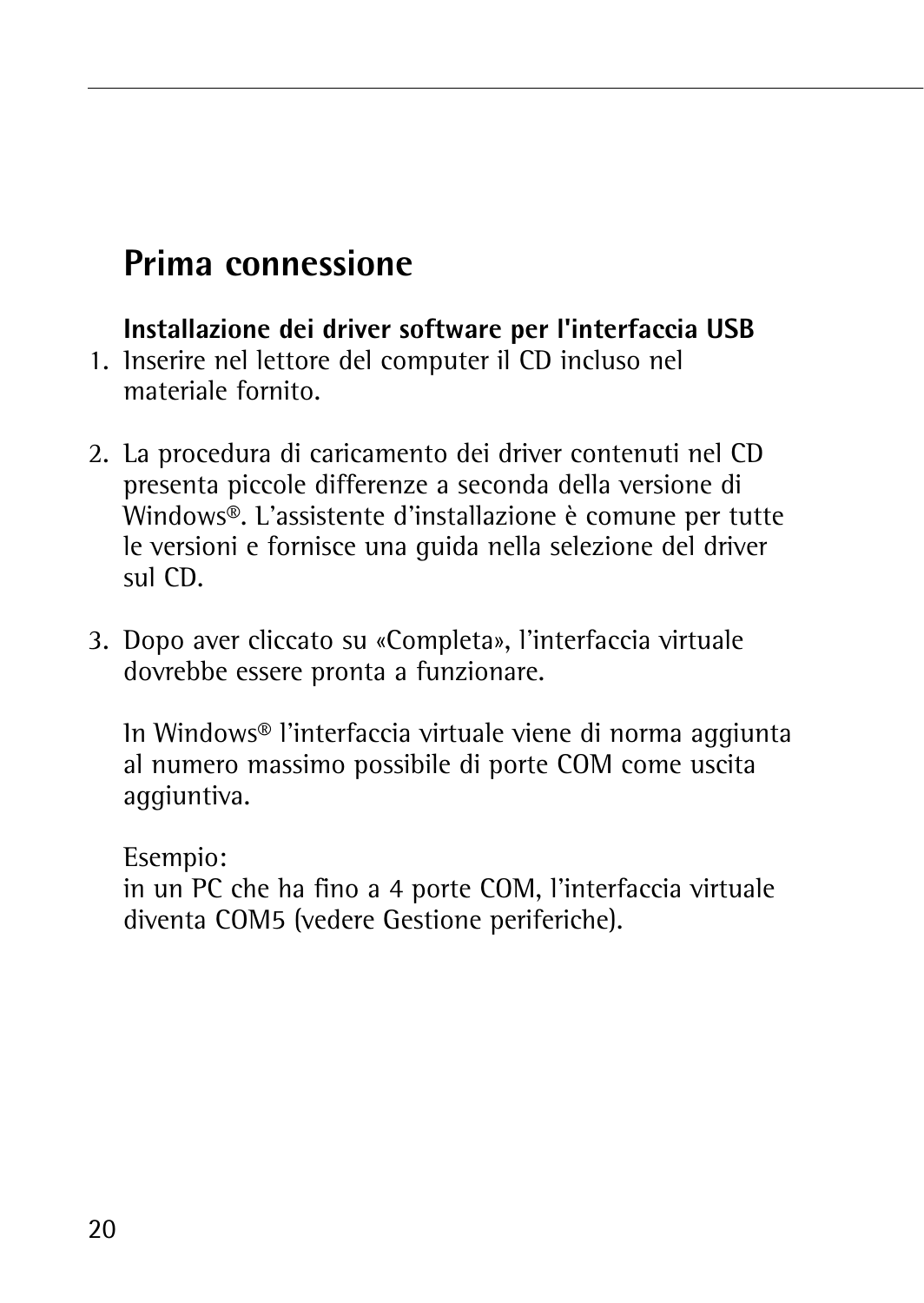### **Note per l'installazione**

#### **Istruzioni per l'installazione nel CD allegato:**

- per Windows 98SE®: vedi CD, w98guide.htm
- per Windows ME®: vedi CD, wmeguide.htm
- per Windows 2000®: vedi CD, w2kguide.htm
- per Windows XP®: vedi CD, wxpguide.htm

#### **Modifica del numero della porta**

Se l'interfaccia USB viene impiegata in collegamento con programmi in cui il numero di porte COM è limitato (per es. solo COM1, 2, 3, 4), potrebbe essere necessario assegnare uno di questi numeri alla nuova interfaccia virtuale. L'impostazione si esegue sotto Windows:

- Selezionare:  $\rightarrow$  Impostazioni  $\rightarrow$  Pannello di controllo
- Selezionare: Sistema
- $-$  Selezionare: Hardware  $\rightarrow$  Gestione periferiche
- Aprire: Collegamenti
- Doppio clic su: Porta seriale USB<br>– Selezionare: Impostazioni della
- Selezionare: Impostazioni della porta  $\rightarrow$  avanzate

Per ulteriori informazioni consultare il CD allegato: ComPortGuide.htm

#### **Modifica del tempo di attesa**

Per una comunicazione più rapida impostare il «tempo di attesa» su 1 msec: seguire la stessa procedura descritta nella sezione «Modifica del numero della porta».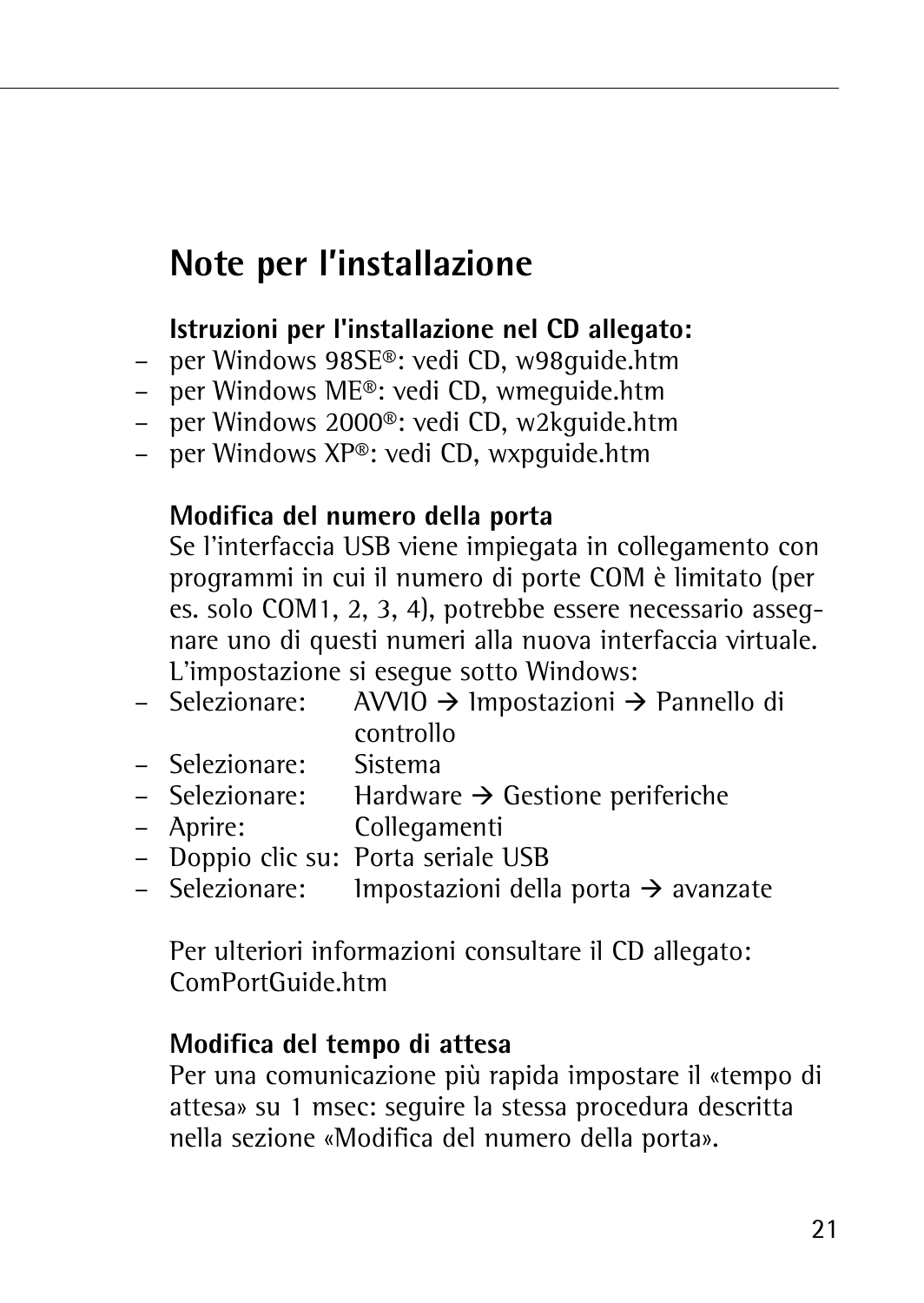### **Modalità plug & play in Autoprint (SBI)**

Disattivare la «modalità plug & play»: seguire la stessa procedura descritta nella sezione «Modifica del numero della porta».

### **Collegamento a diverse porte USB di un PC**

Collegamento del cavo a un'altra porta USB: Effettuare una nuova installazione dei driver. Per questo motivo, se possibile, usare sempre la medesima porta USB.

### **Disinstallazione dei driver**

- Selezionare: AVVIO → Impostazioni → Pannello di controllo
- Selezionare: Software
- Selezionare: FTDIUSB Serial Converter Driver
- Cliccare su: «Aggiungi/rimuovi»
- > La disinstallazione è completata.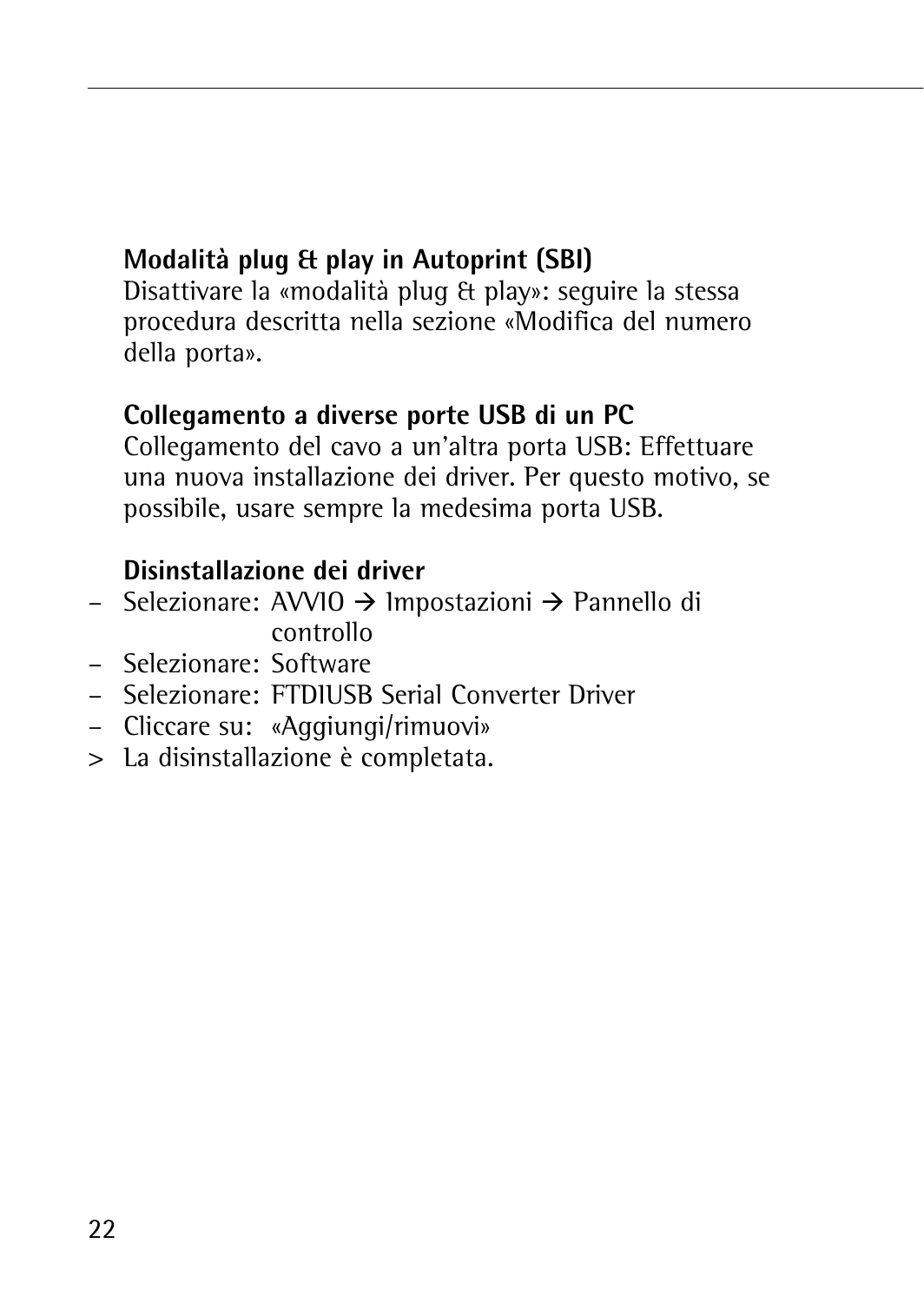# **Finalidad**

Este cable de conexión USB permite conectar la balanza a un ordenador a través del puerto USB (bus serie universal). La interfaz USB está implementada como dispositivo de interfaz serie virtual (puerto COM virtual). Para el programa de aplicación ejecutado en el ordenador no supone ninguna diferencia si la interfaz serie está físicamente integrada en el ordenador o habilitada como interfaz virtual. La funcionalidad de la interfaz será siempre la misma.

Con el cable de conexión USB se incluye un CD con los controladores de software y manuales de instalación para configurar una interfaz virtual en su ordenador.

## **Campo de aplicación**

- $-$  YCC01-USBM2: Conectar balanza Sartorius con interfaz de datos de 25 polos
- YCO12 (USB-SBI), YCO13 (USB-BPI): Conectar balanza de la serie PMA Sartorius

#### **Requisitos del sistema**

- Ordenador (PC) con Windows 98SE®, Windows ME®, Windows 2000® o Windows XP®
- puerto USB libre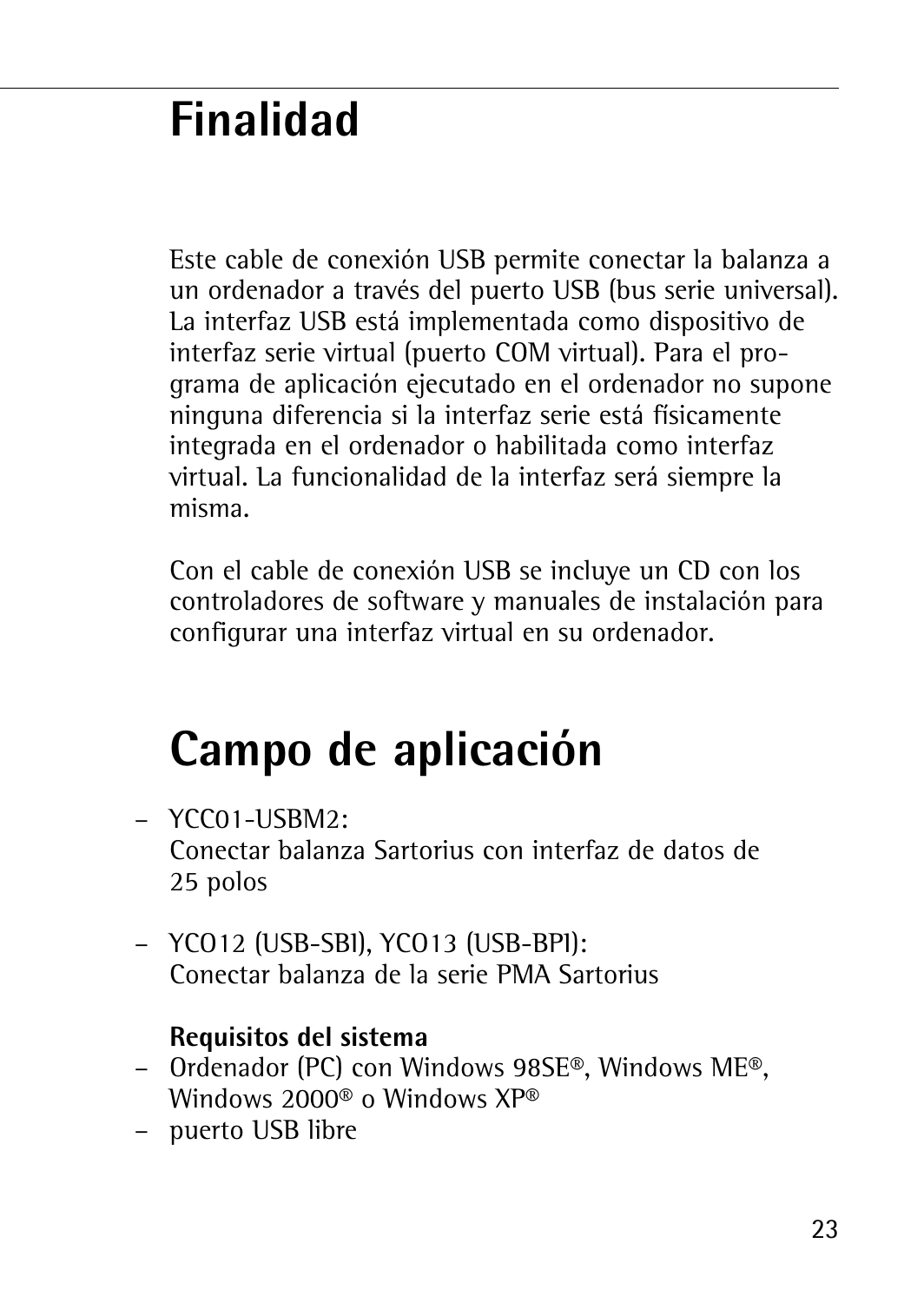## **Instalación**

§ Desconecte la fuente de alimentación de la balanza: Desenchufe el cable de alimentación de la toma de corriente.



- Enchufe el cable de conexión en la balanza y en el puerto USB del ordenador.
- § A continuación, vuelva a enchufar la balanza a la toma de corriente y enciéndala (ON).
- > Windows® detectará el cable conectado a la interfaz USB. En la conexión inicial ejecutará el asistente para agregar hardware.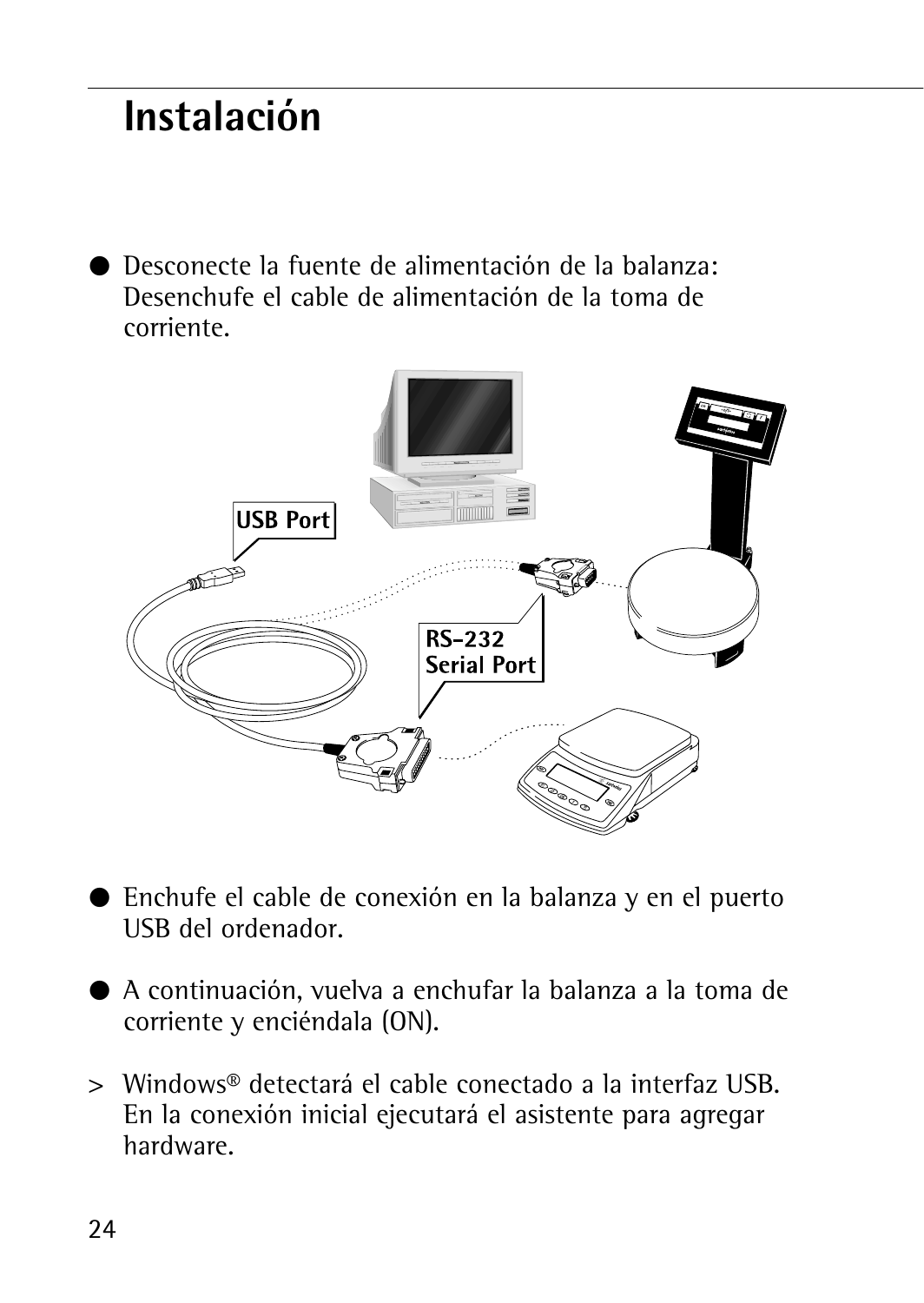### **Conexión inicial**

### **Instalar los controladores para la interfaz USB**

- 1. Coloque el CD incluido en la unidad correspondiente del ordenador.
- 2. El procedimiento de instalación de los controladores incluidos en el CD puede variar ligeramente según la versión de Windows® que se esté utilizando. Aún así, todas las versiones tienen en común un asistente para agregar y quitar hardware, que le irá guiando durante el proceso de instalación.
- 3. Cuando haga clic en "Finalizar", el puerto virtual estará listo para funcionar.

Normalmente, Windows® agrega el puerto virtual asignándole el número inmediatamente superior al del puerto COM más alto disponible.

Por ejemplo, en un ordenador con 4 puertos COM, la interfaz virtual se agregará como COM5 (comprobar en el administrador de dispositivos).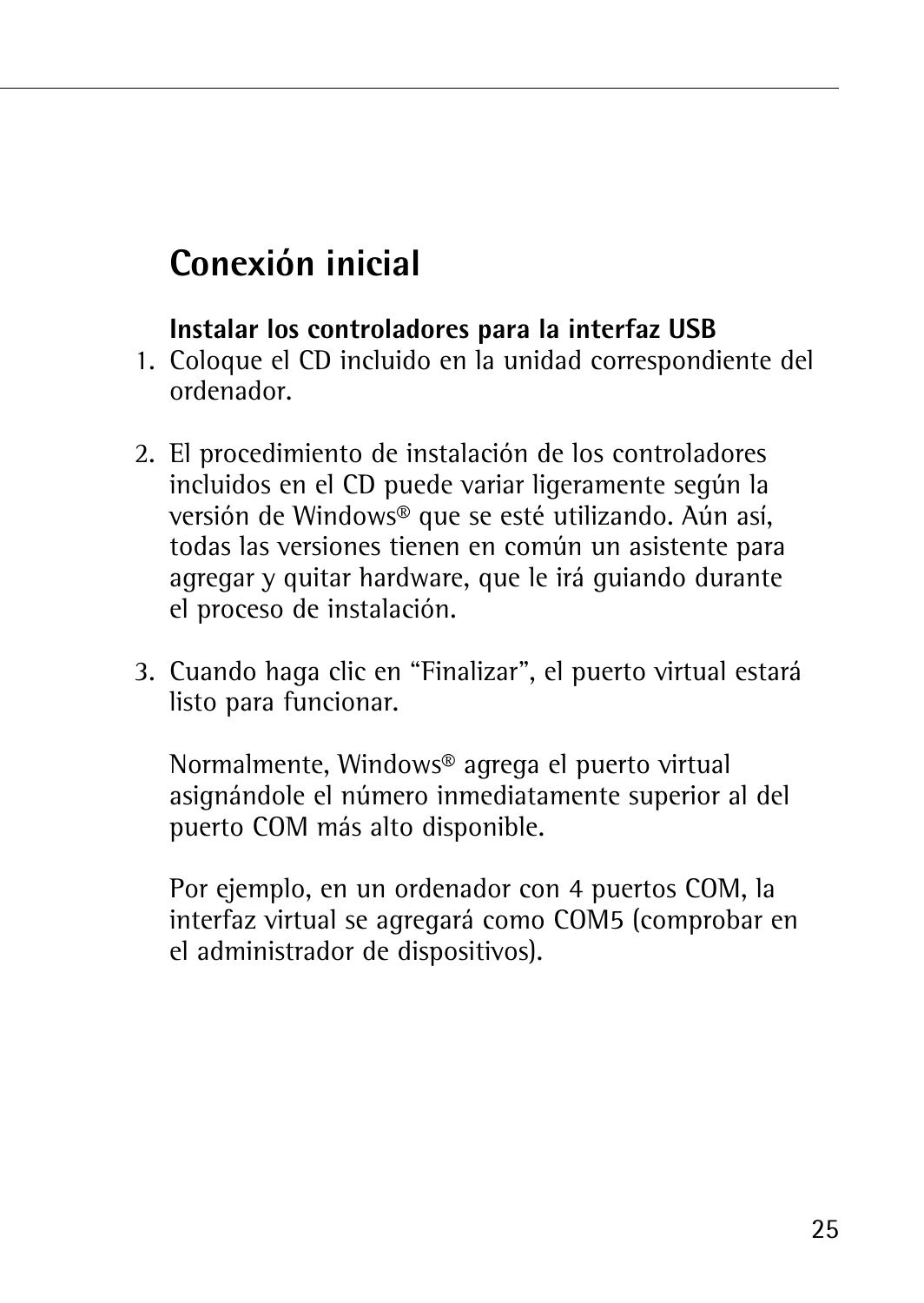### **Notas sobre la instalación**

### **Instrucciones de instalación en el CD que se incluye:**

- para Windows 98SE®: consulte CD, w98guide.htm
- para Windows ME®: consulte CD, wmeguide.htm
- para Windows 2000®: consulte CD, w2kguide.htm
- para Windows XP®: consulte CD, wxpguide.htm

### **Cambiar número de puerto**

Si desea utilizar la interfaz USB con programas que sólo reconozcan un número limitado de puertos COM (p. ej., sólo COM1 a COM4), puede ser necesario asignar uno de estos números al nuevo puerto virtual.

Este ajuste debe realizarse en el Panel de control de Windows.

- Seleccione Inicio  $\rightarrow$  Configuración  $\rightarrow$  Panel de control
- Haga doble clic en Sistema
- Seleccione Administrador de dispositivos en la ficha Hardware
- Expanda el nodo Puertos (COM & LPT)
- Haga doble clic en Puerto serie USB
- Haga clic en la ficha Configuración de puerto y, a continuación, en Avanzado Para obtener más información, consulte el CD que se incluye: ComPortGuide.htm

### **Modificar el tiempo de espera**

En el cuadro de diálogo abierto más arriba para cambiar el número de puerto puede ajustar el tiempo de espera en 1 ms para acelerar la comunicación de los datos.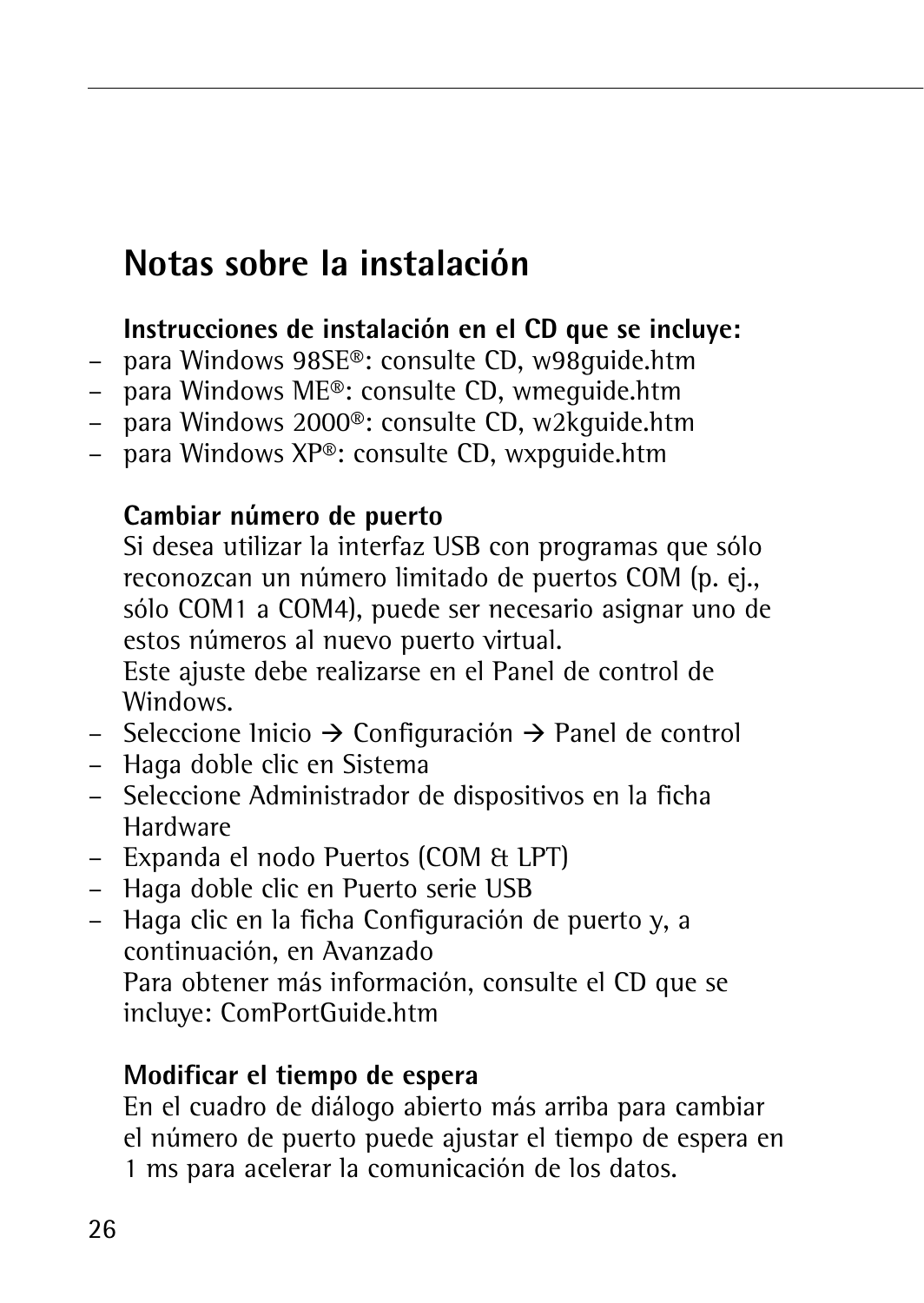### **Modo Plug & Play en Autoprint (SBI)**

Desconectar para ello el modo »Plug & Play«: consulte el mismo cuadro de diálogo que en el párrafo »Cambiar número de puerto«.

#### **Enchufar en distintos puertos USB de un ordenador**

Enchufe el cable en un puerto USB distinto y vuelva a instalar los controladores.

Por este motivo es preferible utilizar siempre el mismo puerto USB.

### **Desinstalar controladores**

- $-$  Seleccione Inicio  $\rightarrow$  Configuración  $\rightarrow$  Panel de control
- Haga doble clic en Agregar o quitar programas
- Seleccione FTDIUSB Serial Converter Driver
- Pulse el botón Cambiar o Quitar
- > Los controladores se desinstalarán.